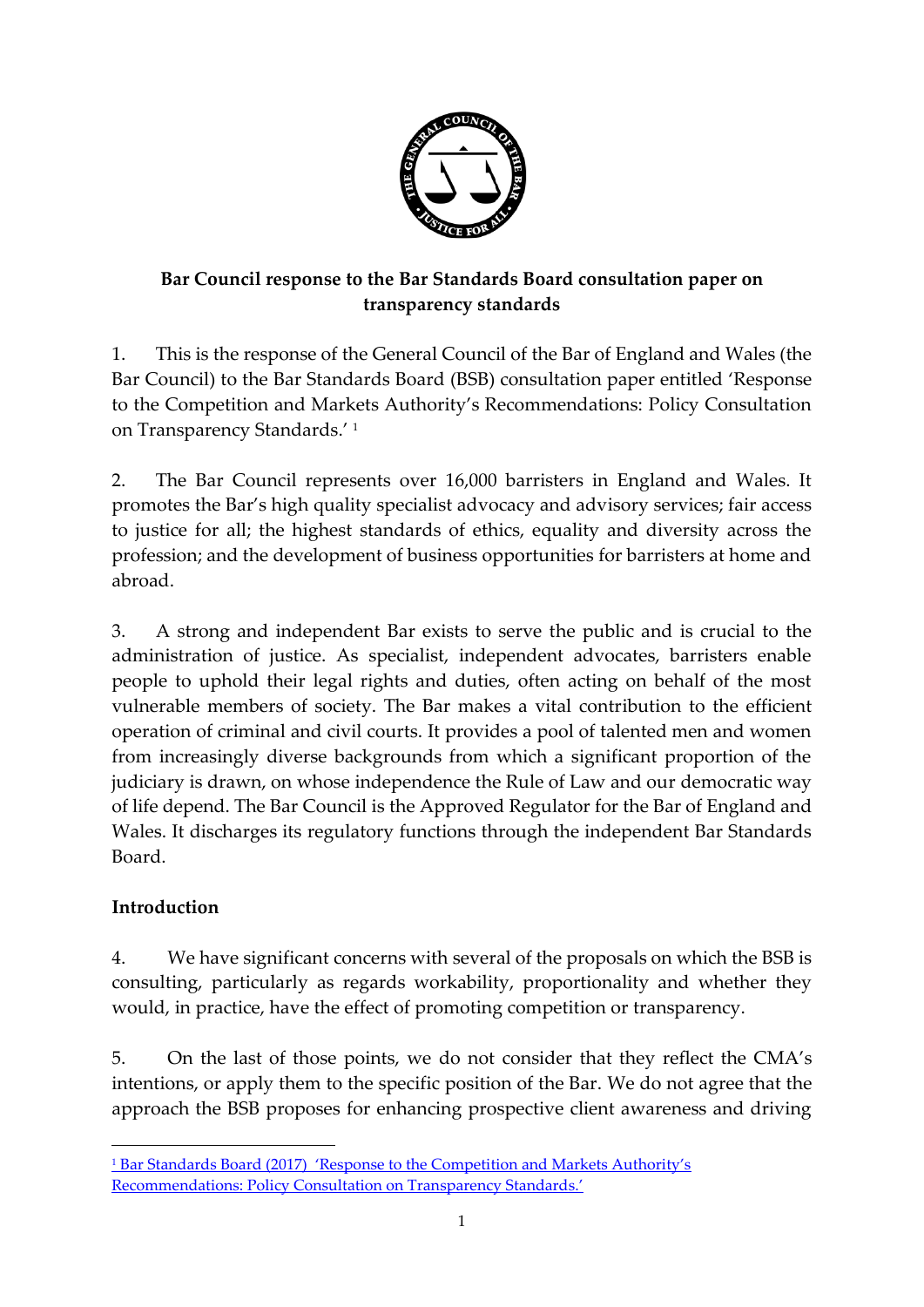competition flows from the CMA's report. It is not a meaningful fit with more than a small proportion of the Bar's work – all carried out at the most junior levels – and we have great doubt as to the value of adopting any requirements along the lines proposed.

### The focus of the CMA's study

6. The CMA described its study as encompassing "'legal services' in a broad sense",<sup>2</sup> both those subject to sector-specific regulation and those not so subject (in other words, both reserved and non-reserved legal activities). It focused on what it regarded as legal areas most relevant to consumers and small businesses – conveyancing, wills and probate, immigration, family and employment – and it also conducted more detailed case studies on wills, employment and commercial law services. For all of these kinds of services, and more generally for the demographic of consumers and small businesses, solicitors are the predominant legal service providers.

7. The key concern for the CMA was "whether consumers can access, assess and act on information about legal services so that they can make informed purchasing decisions and thereby drive competition for the supply of legal services."<sup>3</sup> Precisely what that means in practice must depend on the type of legal service. The CMA recognised this when it pointed out that:

"[I]n more commoditised areas of law, services are generally less complex, more process-based and therefore more homogeneous (for example, will writing and residential conveyancing). In these areas of law it is inherently easier for providers to be more transparent about their offering and for consumers to compare these offerings.*"* 4

8. The goal that prospective clients be enabled to make informed purchasing decisions is one that applies universally to all legal services, including those offered by barristers. However, abstract price transparency and comparison as means of achieving this can only be applied to the Bar if barristers' work has the commoditised character described above. In reality, it overwhelmingly does not.

Achieving the CMA's goals in the case of the Bar

9. Barristers are instructed predominantly for advice and advocacy in the context of legal disputes – to give opinions on the merits of actual or potential claims and

**<sup>.</sup>** <sup>2</sup> [Competition and Markets Authority Legal Services Market Study, Final Report, p. 6.](mailto:https://assets.publishing.service.gov.uk/media/5887374d40f0b6593700001a/legal-services-market-study-final-report.pdf)

<sup>3</sup> CMA Report, p. 7.

<sup>4</sup> CMA Report, p. 43.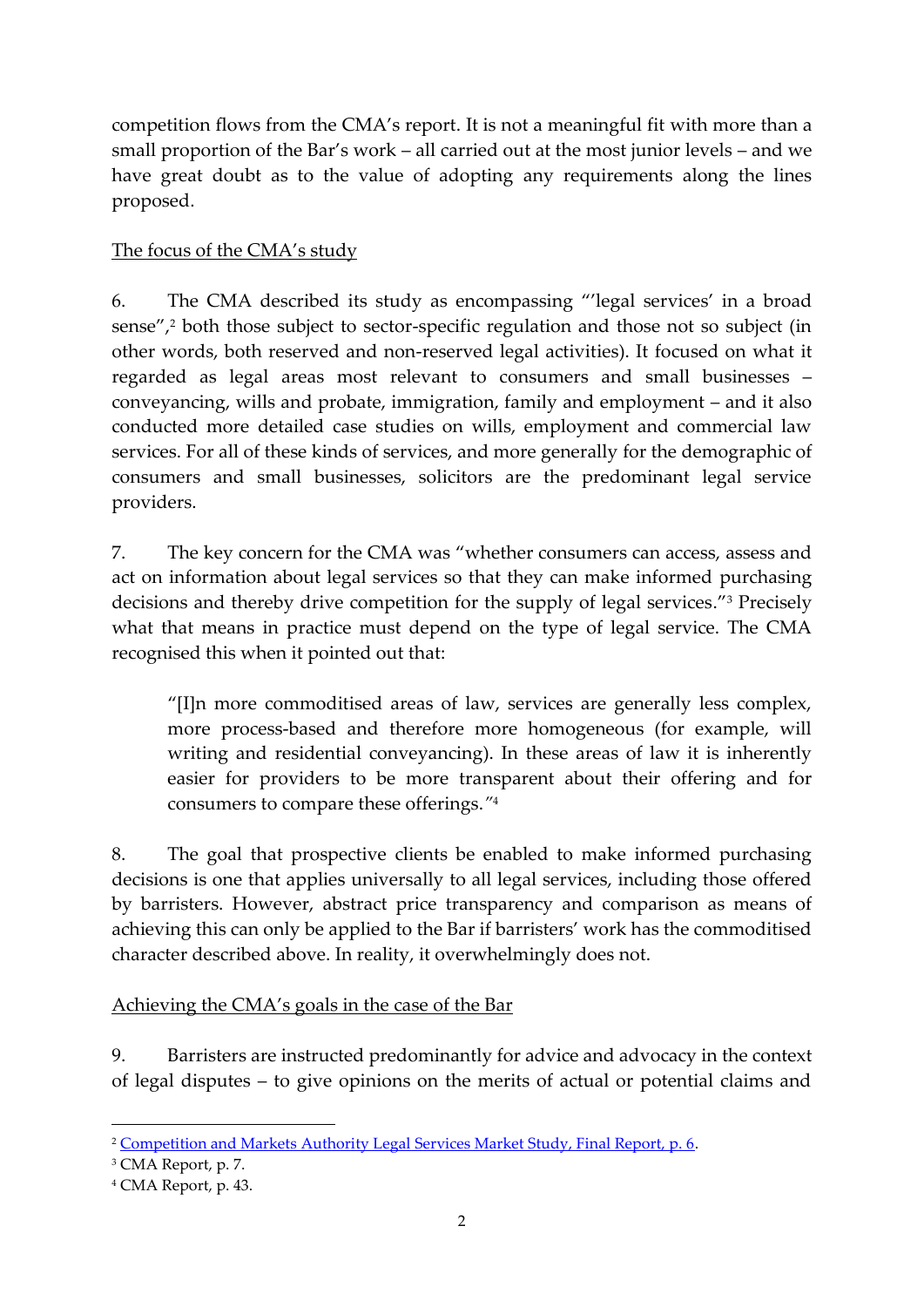defences, to draft statements of case, to advise on strategy and tactics, and to represent clients at hearings. These services are not standardised in nature – they will vary dramatically from case to case in terms of the complexity of issues, and density of material (and thus the time involved and both the value and the cost of the work).

10. The Bar's services are accordingly qualitatively different from those kinds in relation to which the CMA envisages that abstract price transparency is a warranted means of enhancing consumer awareness and competition. As it said in its commercial law services study:

"In relation to legal document advice, we do not consider there to be any significant barriers to providing price information. The same does not necessarily apply to advice and representation in disputes where the level of complexity and uncertainty can be significant." 5

11. The profound lack of standardisation in barristers' services makes us highly sceptical that they can be described and evaluated meaningfully by generalised service information and abstract price information (as we discuss in our answers below). In the light of this, we suggest that transparency at the Bar can only mean (realistically, usefully or proportionately) transparency to individual clients in their own cases. The nature of barristers' services makes this both inevitable and appropriate.

12. As the BSB recognises, the majority of barristers' clients instruct them through solicitors, who play a major role in navigating options on their behalf. As the ones with work to offer, solicitors are in a dominant bargaining position and can choose from numerous chambers and practitioners, driving strong competition at the Bar. In cases of public access work, which the CMA pointed to as more relevant because of the Bar's directly client-facing role, the work is still bespoke. Not only do the issues in cases vary, but so too do the knowledge, skills and sophistication of public access clients (and thus the degree of guidance and assistance they need, and the efficiency with which barristers can provide their services). Indeed, these can range widely. It is standard practice for a fixed fee to be agreed in advance, on the basis of the client's discussed individual needs. That process involves a cost to the barrister in terms of time and effort (for which a charge cannot be made, at least if the client does not decide to proceed), as well as to the client, but it is difficult to see how that can realistically be avoided if the fee is to be fair and reasonable for both the client and the barrister. It is still entirely possible for the prospective client to compare providers, equipped with precise information for his or her specific case.

 $\overline{a}$ 

<sup>5</sup> CMA Report, Annex C, p. C28.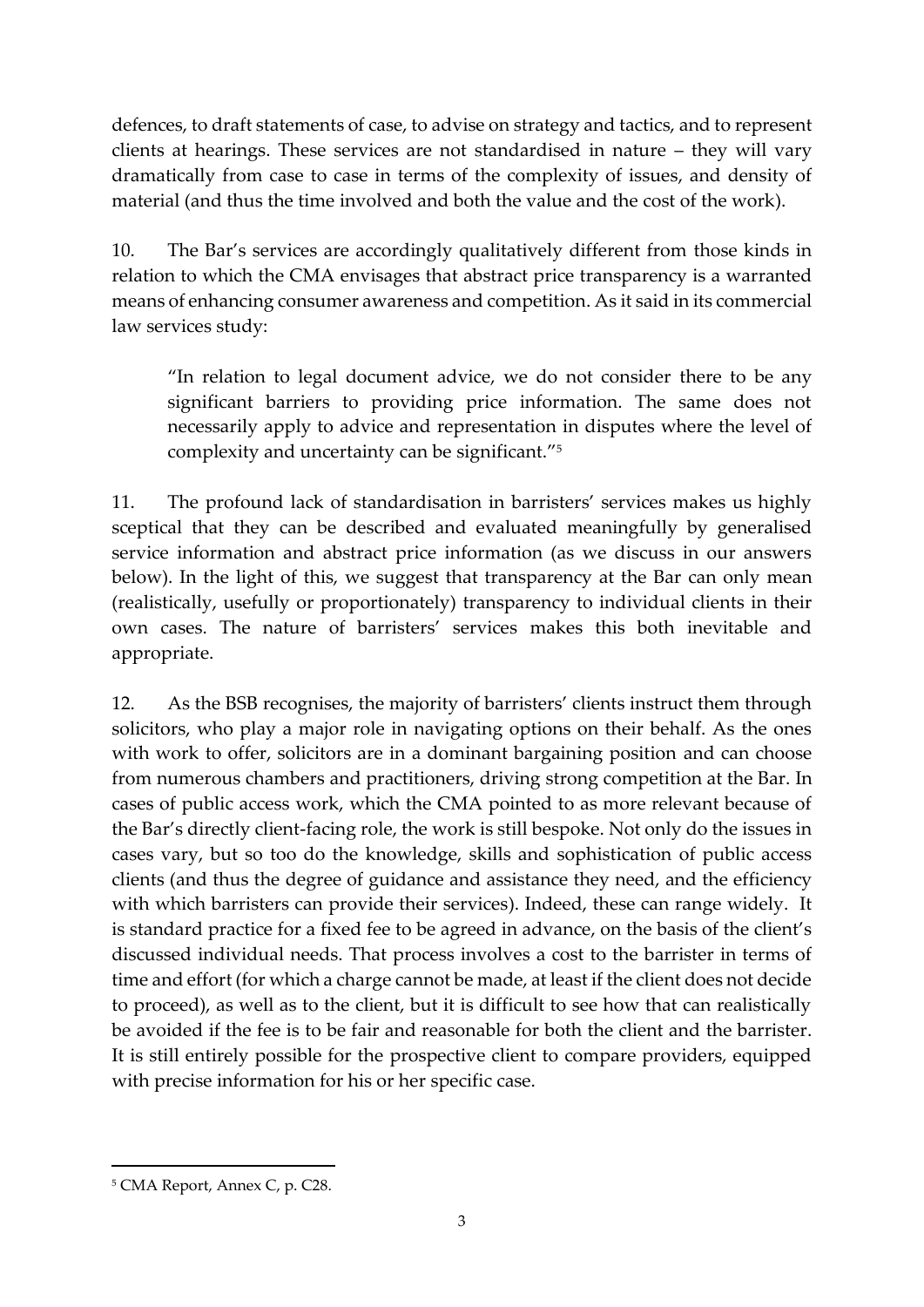13. The BSB's proposals (on price in particular) are, moreover, not a proportionate means of achieving the CMA's aims, at several levels.

- a. First, the CMA excluded the criminal Bar from its study, on the basis that most such work is publicly funded (in which event, indeed, the fees are largely fixed, or are negotiated with the Legal Aid Agency in individual cases). The BSB has gone beyond the CMA's concerns in proposing to apply transparency requirements to crime (which is the inevitable effect of the current proposal).
- b. Similarly, a large amount of family law work is also publicly funded (either by the Legal Aid Agency or by local authorities; and again, often at fixed or pre-agreed block rates), rendering it equally inapposite.
- c. If these areas were excluded in some way, that would leave the requirements applying to some family work and all civil practice; it is difficult to see how any barrister carrying out any work of that nature could avoid having to comply with the proposals, however rare it might be for that barrister to carry out work for those who would be entitled to complain to the Legal Ombudsman, and irrespective of whether or not that barrister undertook public access work.
- d. Furthermore, as we discuss in detail below, only a small amount of junior work at the Bar is of a standardised, routine character that might be amenable to predictable pricing. We find it difficult to see how mandatory rules applying well beyond these narrow parameters would be proportionate.

#### Methodology of our response

14. Before compiling this response, we have sought the views of our members by setting up a series of research meetings and teleconferences. We have engaged with a variety of different sets of chambers across England and Wales, and have taken particular care to seek the views of sets of chambers that undertake public access work in particular, since this is the focus of the BSB's proposals. In addition, we have liaised with a number of Specialist Bar Associations, many of which will be putting in their own consultation responses.

15. In summary, there is a significant amount of concern across the Bar in relation to the impact as well as some of the practicalities of the proposals, as we will go on to explain in our response. Where there are differing views, we have sought to capture these within our answers to the questions. Where appropriate, the Bar Council has sought to put forward constructive suggestions and alternative solutions.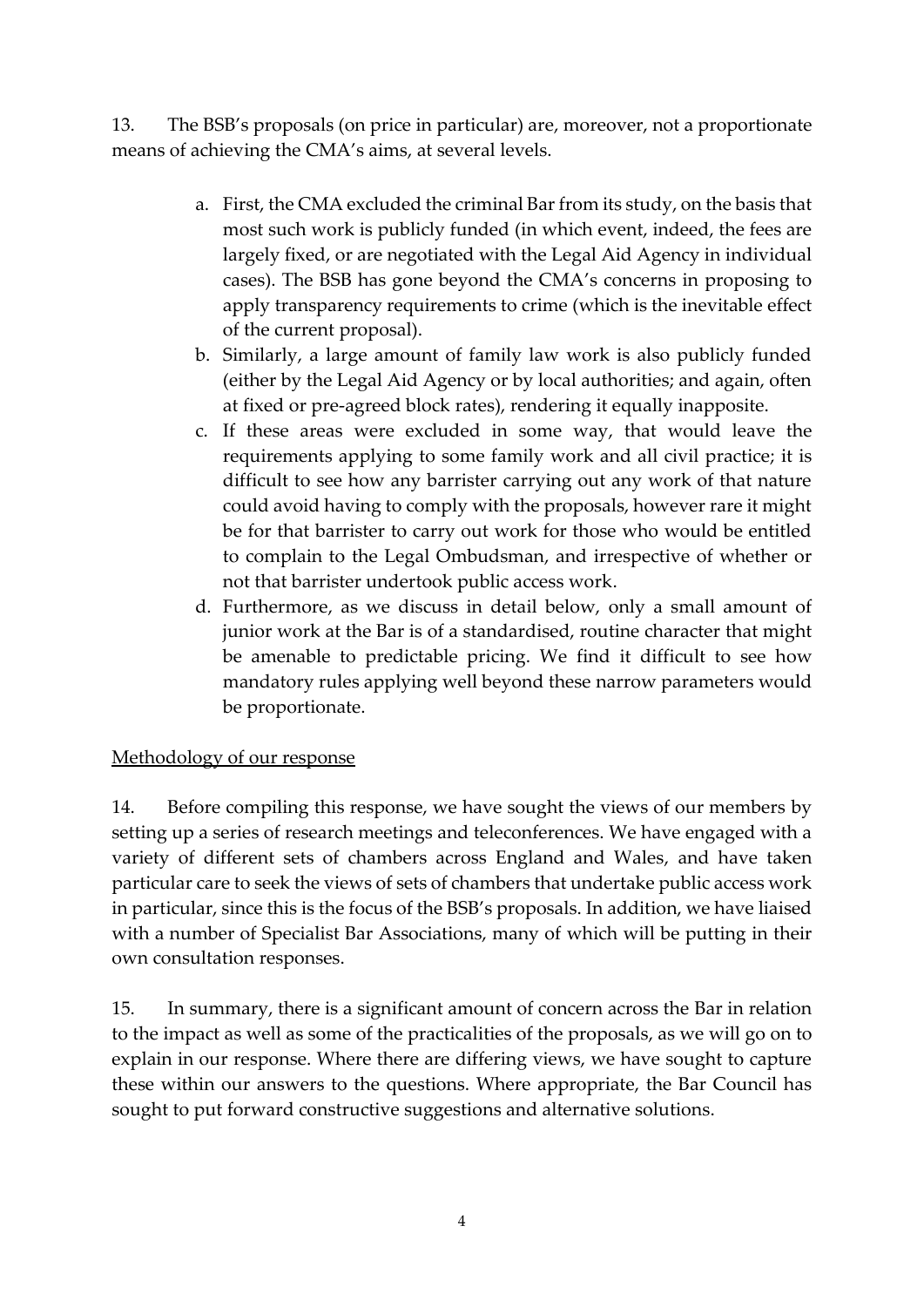#### **Answers to Consultation Questions**

# **QUESTION 1: do you agree that the publication of price recommendations 1, 2 and 3 would have the greatest impact in order to improve consumer understanding, facilitate shopping around and drive competition in service provision?**

16. The importance of competition in legal services provision is beyond doubt. We recognise the role that informed consumer choice plays in driving competition, and that where possible this entails the ability for prospective clients to shop around between different providers and compare them on numerous bases, including price. We are also mindful of the need to ensure that prospective clients are not deterred from using barristers by any misperceptions of the Bar being inaccessibly expensive. However, we would caution against undiscerningly applying to barristers an approach that is in truth more relevant to the commoditised legal services the CMA had in mind.

17. In the CMA's own words, "while many legal services (such as will writing and conveyancing) are fairly standardised and capable of being reduced to a limited number of fixed prices, other services (for example, those involving the resolution of a dispute) will be highly dependent on individual circumstances."<sup>6</sup> This point underlies the concerns shared across the Bar about both the justifiability and feasibility of requiring the publishing of prices as envisaged by the BSB.

### Recommendation 1 - pricing models

18. Transparency about pricing models, i.e. the various bases of charging on which barristers may accept cases, is in principle beneficial to public understanding, and is something which could conceivably make sense to be published on chambers' websites. If prospective clients believe that one form of funding may be most suitable for them, it might theoretically be helpful for them to be able to narrow down potential chambers based on whether that model will be available or not. However, our experience is that chambers will be willing in principle to offer a wide range of pricing models, but the actual availability of a particular mode of charging will depend on the individual case. For example, a barrister might take some work on a conditional fee ("no win no fee") basis, but could only do so if the specific case was suitable. Any decision on a pricing model must take into account numerous factors including the likelihood of success, the amount of work involved, the circumstances of the client and any social benefit.

19. It may therefore be impossible to give information in advance about what specific charging models will actually be available – a discussion will inevitably be

 $\overline{a}$ 

<sup>6</sup> CMA Report, p. 59.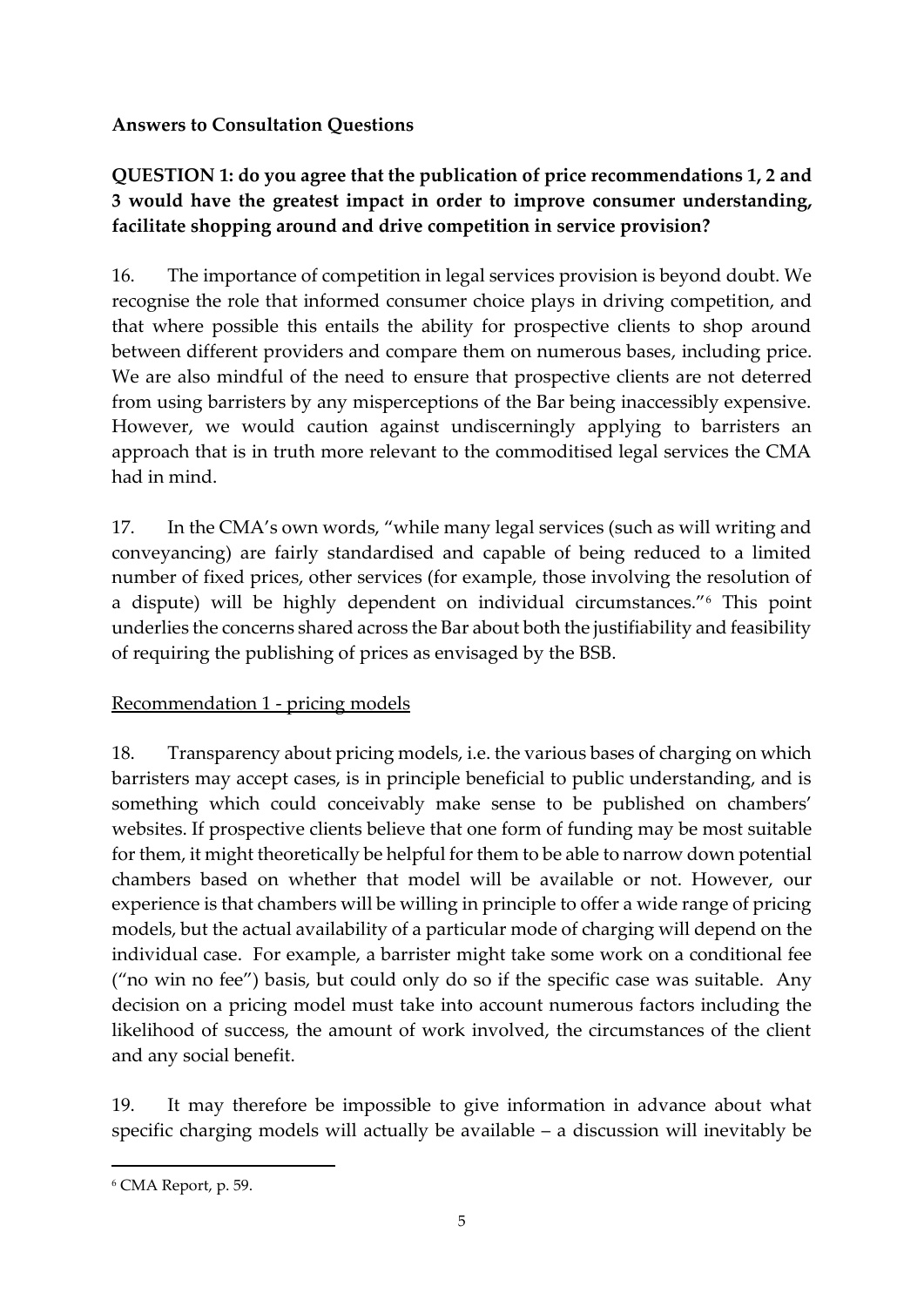needed, and at that point, more responsive and individualised information can be given. Pricing models are tools that clerks and barristers will draw on flexibly in order to present the best options to each client. In the end, what is agreed will be a matter of negotiation, but directed to a particular case, not conducted in the abstract.

20. We are hesitant about a mandatory requirement that chambers make clear what is "available", both for the above reason and because it is not clear what kind of information the BSB would expect all chambers to display. If what is envisaged is a generalised description of what type of arrangement might in principle be negotiated, akin to the "most common pricing models" listed at Annex A of the consultation, we think that this would be better managed centrally on the Legal Choices website. We note that there is already some information about fee structures available but it is not particularly detailed.<sup>7</sup> If Legal Choices is to be a single repository of useful information for prospective users of legal services, this needs to be developed to include more detailed information about the types of fee structures that all legal service providers might use. If this is done well, there should be no need for this to be duplicated on chambers' websites. If chambers happen to offer something that is not dealt with on the Legal Choices website, then there would be nothing to stop them making that clear, if they wished to do so.

#### Recommendations 2 and 3 – prices

**.** 

21. At present, barristers provide detailed information about prices prior to and at the point of engagement. Most often, this is through instructing solicitors in referral cases (where solicitors play a major role in navigating options at the Bar, in shopping around on behalf of clients, and in negotiating barristers' fees). Detailed fee quotes are usually sought by and given to solicitors prior to engagement, and solicitors will often seek several estimates from different barristers. As fees are based on a variety of factors, including the kind of work involved, the experience of the barrister, the circumstances of the case and the particular client, estimates are necessarily formulated on request after some form of contact, which may be as simple as a brief phone call with a clerk in which the essential nature of the case is outlined (particularly in more straightforward cases, or for work for the most junior members).

22. We do not believe an evidential case has been made out that the way in which barristers currently provide information on pricing impedes consumer choice or competition. Almost none of the legal services included in the LSB-commissioned prices survey,<sup>8</sup> on which the CMA based its findings, involve barristers. This fact,

[Consumer-Legal-Services.pdf.](https://research.legalservicesboard.org.uk/wp-content/media/Prices-of-Individual-Consumer-Legal-Services.pdf) The areas of practice under consideration were conveyancing, divorce, wills, lasting power of attorney and estate administration. Also see CMA Report, p. 60.

<sup>7</sup> http://www.legalchoices.org.uk/legal-choices/money-talks/no-win-no-fee/

<sup>8</sup> OMB Research (2016), Prices of Individual Consumer Legal Services Research Report, commissioned by the LSB: [https://research.legalservicesboard.org.uk/wp-content/media/Prices-of-Individual-](https://research.legalservicesboard.org.uk/wp-content/media/Prices-of-Individual-Consumer-Legal-Services.pdf)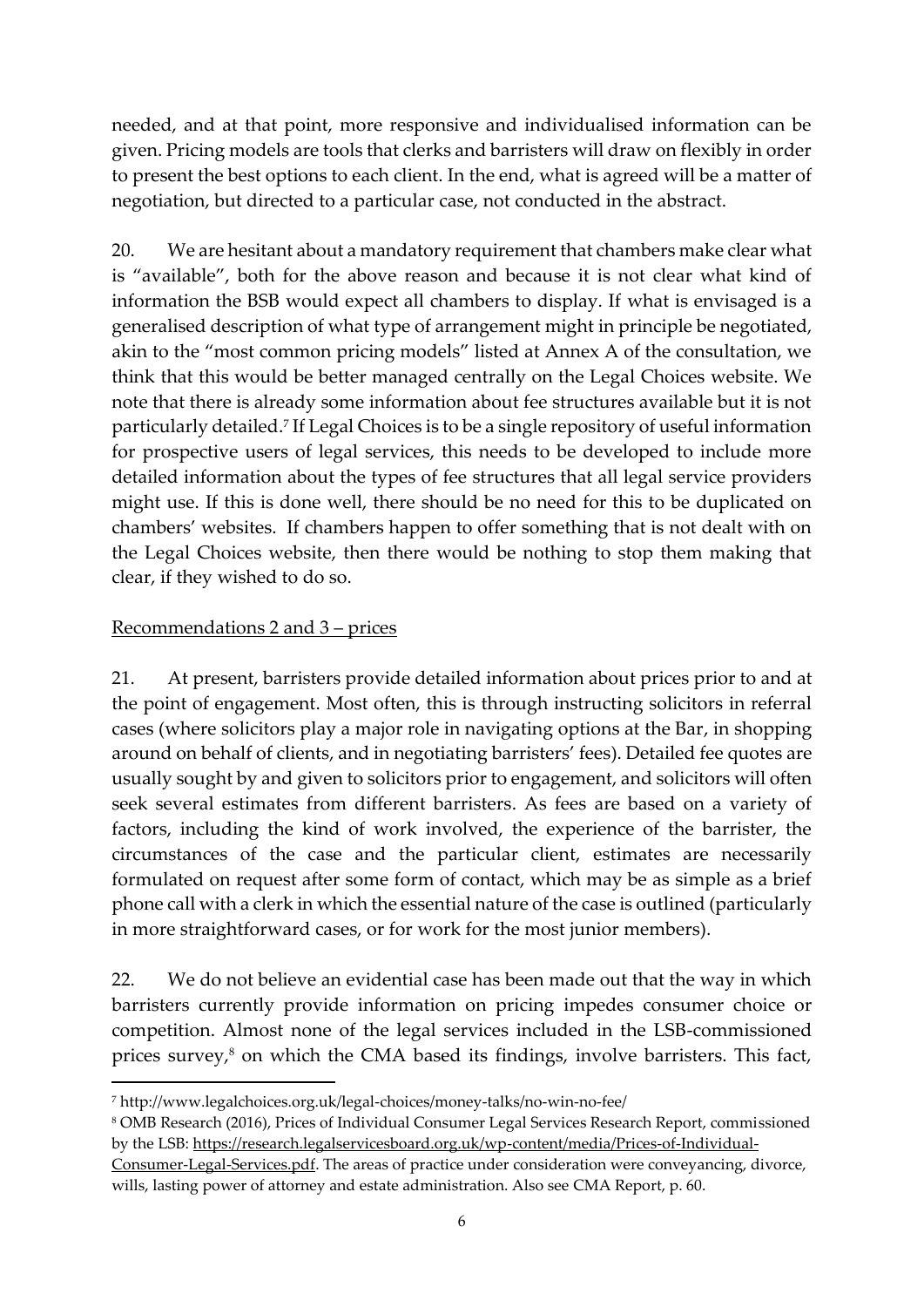coupled with the difficulties (both in referral and public access cases) of giving meaningful price information in advance on inherently case-specific, bespoke services, makes it impossible to say that new requirements to publish prices would have any measurable impact, let alone a very high one. If any proposals are to be made, then they ought to be the subject of careful research before deciding on what proposals are needed, and what those proposals should be. We are also concerned that the burdens the current proposals will impose on chambers, and the risks they actually pose to competition, outweigh any benefit that they might offer consumers.

23. Members across the profession have been emphatic regarding the lack of standardisation or routine in the work that barristers do. Every case is different, and indeed the adaptability of barristers' services is one of the key ingredients in their economy. Moreover, the manner in which legal service users can find themselves drawing on barristers' services varies widely. A client represented by solicitors will only enlist a barrister where the case demands it, and that may be in very discrete, context-specific ways. A consumer who is represented by a solicitor will not be assisted in any meaningful way by the publication of fee information on chambers' websites, any more than a client represented by a specialised insurance broker would be assisted by theoretical risk pricing information being published by insurance companies.

24. While a public access client will make their own choice to consider a barrister, it may be where a relationship with a prior provider has broken down, perhaps because of particular quirks or complications with the case. The aim of bringing forward information routinely included in client care letters and putting them on a site is an understandable one, but while some of that information is standard and will be the same in every letter, that is not true about pricing. On the contrary, price is something on which barristers can frequently give information only after reading the papers and perhaps even meeting the client (often free of charge). The nature of public access is such that clients who use it are often fairly savvy individuals—after all they may have to take some of the steps in their cases. As only 702 barristers have the extension to their practising certificate to conduct litigation, the majority of public access clients will have to be able to conduct the litigation for their own case and the barrister is obliged to consider the suitability of the case to public access for every instruction. By no means do prospective clients always choose to instruct the barrister after a consultation, and there is ample room for them to shop around – it simply requires them to provide other barristers with the same information about their cases.

#### *Hourly rates by seniority*

25. Most of our concerns about publishing hourly rates – concerns shared by numerous barristers and chambers directors – are practical, but there is one important point of principle: barristers are selling their skill and judgment in a highly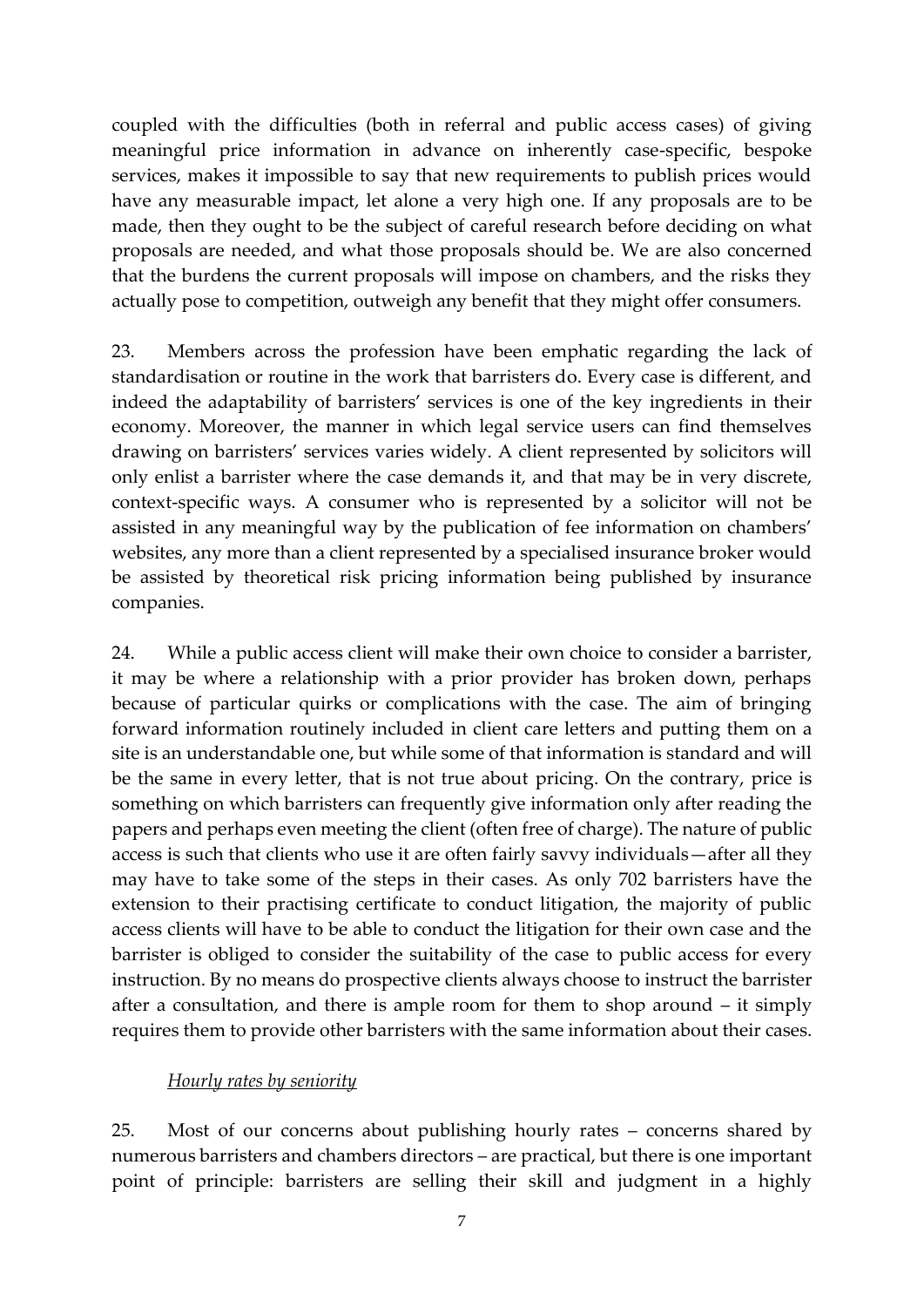competitive market, and we would want to avoid fostering a taxi-meter approach to billing in which barristers are driven towards standardised rates in a way which reduces, rather than enhances, competition. The practical concerns are twofold: the first is whether ranges can be formulated with any useful degree of precision, and the second is whether hourly rates by themselves would give prospective clients meaningful information about how much their case is likely to cost overall.

26. As regards formulating ranges of hourly rates, we are concerned that the breadth of practice areas in which many chambers undertake work (and indeed work varies widely within practice areas), the huge variation that can exist within bands that are based on year of call, and the many case/client-specific factors that can affect price (which the BSB identifies at para 32 of its consultation), will make the bands that chambers publish so wide that they do not actually give prospective clients any useful indication of likely fees, or enable them to compare different barristers. We have heard differing views on whether averages are a reliable means of arriving at indicative hourly rates. Many feel they are not; however, one set of chambers (practising a wide range of civil and family work) which already publishes hourly rates for public access considered that they do enable an accurate gauge of price (caveating that a discussion is still needed in each case to tell the client how many hours will be required). It is difficult to see how the BSB could prescribe a minimum standard that would work in a meaningful way for sets that have such differing approaches to practice.

27. Although seniority of the barrister is commonly an ingredient in the process of negotiating an hourly rate for a particular instruction, it is rarely the only factor. It is important to remember that barristers are all self-employed and in competition with one another. A set of chambers is not like a law firm, setting (headline) rates for its junior associates, senior associates and partners. A barrister who is in particular demand relative to her seniority (e.g. because she is only 3 years' call, but before becoming a barrister, practised medicine for 20 years and has very specialised expertise in medical negligence work) should be entitled to charge a higher hourly rate without coming under pressure because that rate is outside the published "range" for those of 1-5 years' call: her higher rate is simply the market rate for her particular services. Similarly, a more senior barrister who is hungry for work ought to be entitled to offer a lower hourly rate than his peers in chambers, rather than forced to give the impression that his rate will fall into a particular range.

28. Linked to this is the fact that the vast bulk of instructions are referred by solicitors, who are in most cases already very well informed about what is available and have the upper hand in any negotiations, especially with more junior barristers, or others who are (for whatever reason, including because returning to work after a career break) less in demand in the short term. The immediate effect of publishing rates would be to provide solicitors with a further negotiating weapon; for any range which was published, they would expect to be charged at the bottom end or below.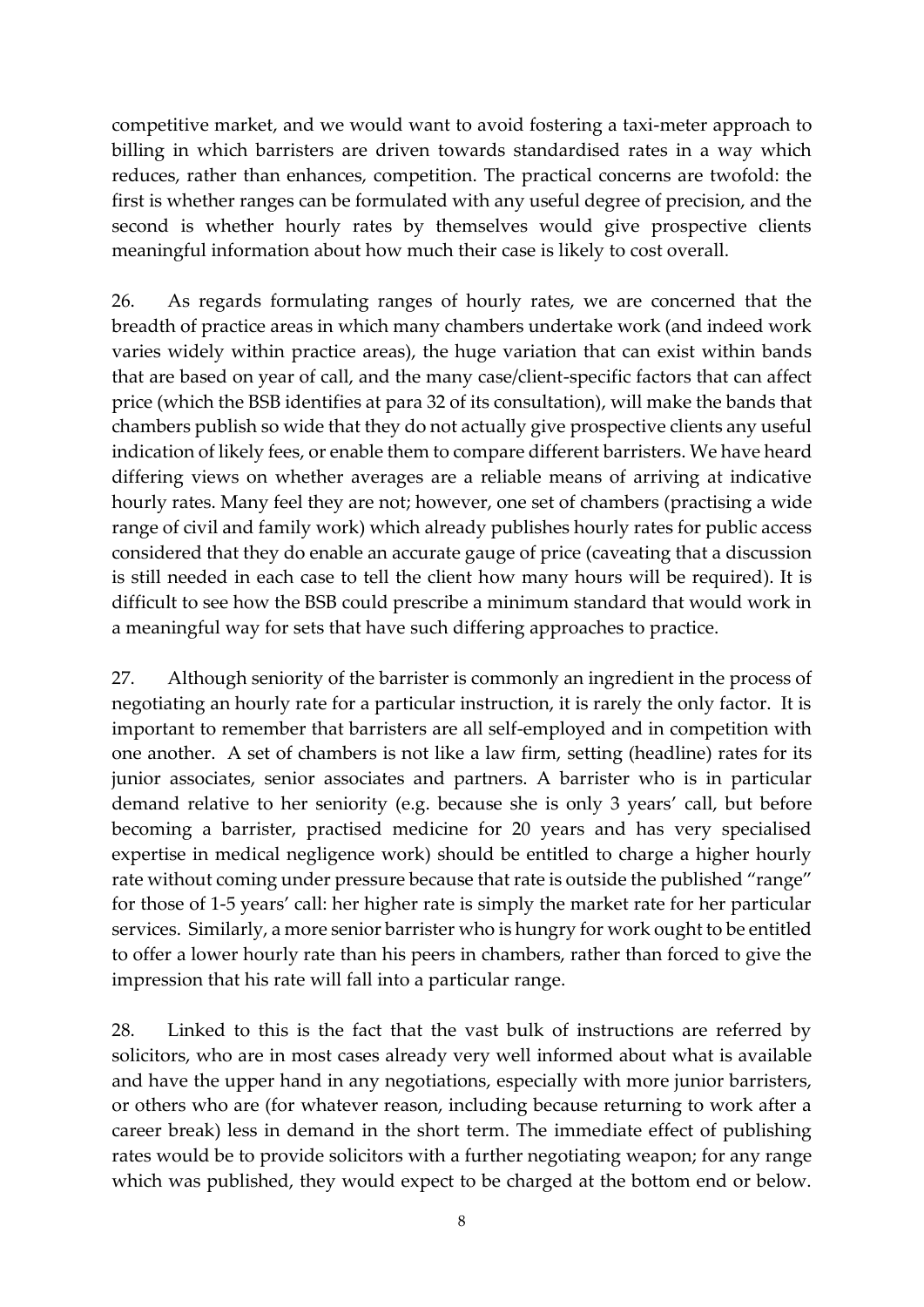In order to combat this, chambers might be tempted to ensure that the rates published were aspirational, rather than representative. The net effect might be equivalent to requiring hotels to publish their supposed "room rates" in the reception area: anyone save the most naïve would be aware that that published rate did not represent the price actually payable. It is easy to see how a well-intentioned requirement to publish hourly rates (in any form) might end up *decreasing* transparency. Chambers would publish notional or "headline" ranges of hourly rates, with all market participants *except the inexperienced consumer of legal services* aware that these rates would be subject to discounts, depending on the particular case or the particular barrister instructed.

#### *Indicative fixed fees*

29. The fact remains, in any event, that hourly rates are only one piece of the puzzle. For a consumer to know what their bill is likely to be, they need an idea of the *total* fee. The vast majority of public access work in particular involves a fixed fee agreed in advance. It is logical, therefore, that the BSB is consulting on indicative fixed fees; however these are fraught with similar difficulties.

30. While public access work involves fixed fees, these are very much dependent on the individual case. The extent to which indicative fees can nonetheless be provided in advance depends on how standardised barristers' work is. Only a few kinds of work are sufficiently standardised to lend themselves to reliable ballpark fee estimates, and these are mostly very junior-level work. Examples include: Inheritance Act advices; financial dispute resolution hearings in divorce cases; public law children work; health and safety prosecutions; mediations; first hearings in residential possession cases; civil claims that are already cost-controlled (e.g. junior-level road traffic cases)—but only where a barrister is willing to work for the fixed recoverable amounts; and 'ordinary' winding-up petitions. These are hardly a significant proportion of the work barristers do, and even the fees for these items of work can vary dramatically.

31. For example, not all one-day hearings are created equal. They can differ widely depending on the issues involved and the density of evidence. Indicative fees could give clients unrealistic expectations and set them up for disappointment (and wasted time) when barristers evaluate their specific case and give a markedly higher estimate. In other cases, it might discourage them from using the services of barristers for cases which would in fact attract a lower fee. It is difficult to see what benefit this offers over giving a client a first-time quotation that is genuinely realistic after speaking to them about their case. Alternatively, if barristers might be held to the necessarily broad estimates they publish online, it could discourage practitioners from doing certain kinds of work, for example public access cases.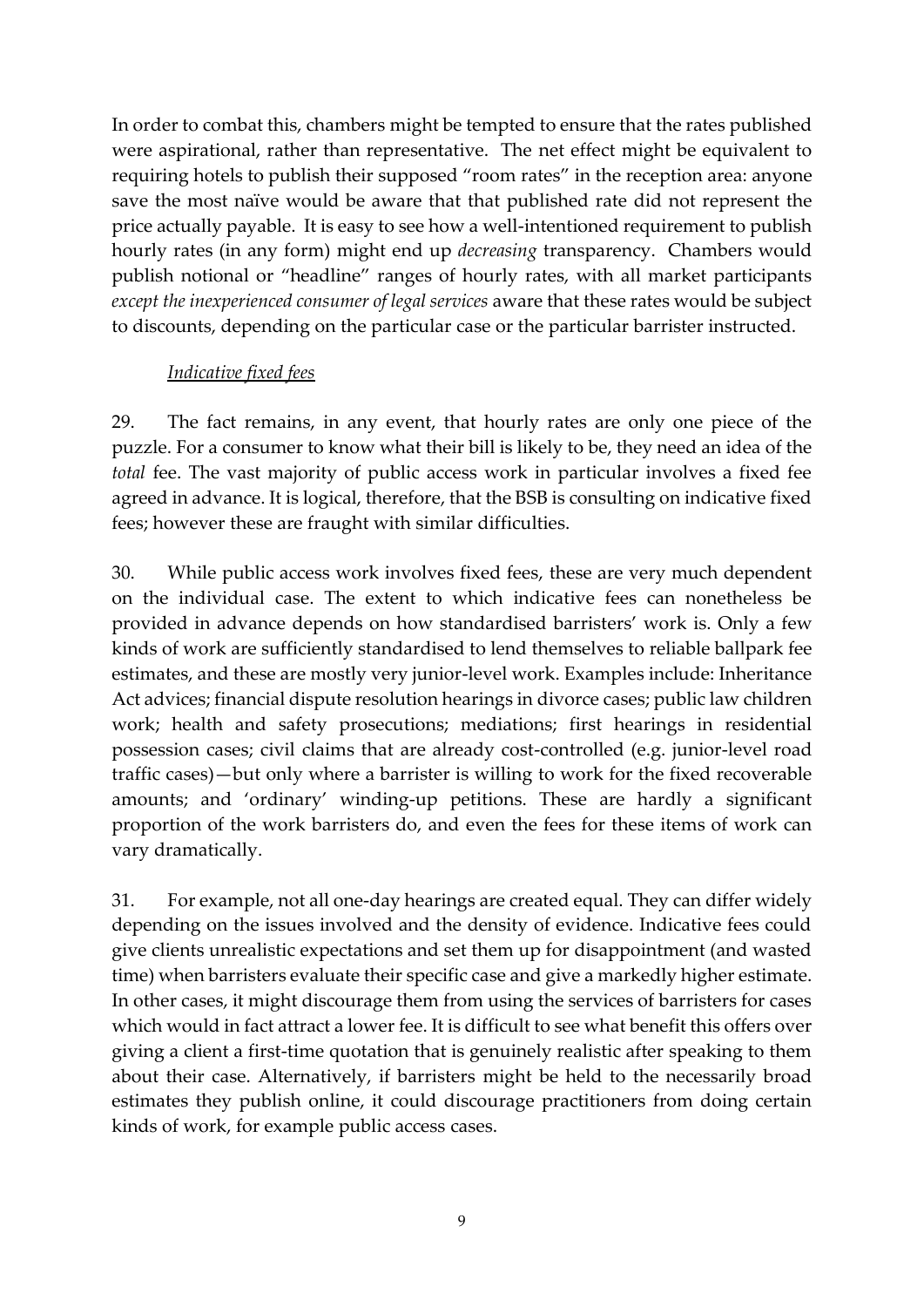32. We recognise that publishing ranges of fees could have the effect of enabling barristers with a protected characteristic to see whether there are any unjustified pay disparities between themselves and colleagues. However, the ranges are likely to be too vague to identify disparities, never mind evince what the reasons for them might be. Moreover, this does not override the broader concerns we have expressed.

### *Competitive concerns*

33. Competition at the Bar is born out of negotiation and flexibility. Clerks negotiate with solicitors, often tendering for agreements and sometimes offering below-market rates. Work is won by being able to answer a solicitor's phone call and say, for example, that a barrister is able to take on a case at a lower fee because his or her diary has unexpectedly cleared.

34. The BSB's consultation recognises the role that solicitors play as intermediaries and cites the CMA's point that this role might be enhanced by greater price transparency. However, it does not say how, and we are unable to see how it would be the case. If it is by driving barristers down to the lowest prices stated in indicative ranges, this could have the consequence of a race to the bottom that prioritises the cheapest service at the expense of quality. Chambers are concerned that they will lose any hand in negotiations with solicitors.

35. It is also dangerous to treat chambers in the same way as corporate firms where every practitioner's interests are aligned. Members of chambers compete with each other individually.

36. Fundamentally, there is a risk that the Bar will lose its individually-tailored character and that barristers will all offer the same blunt, ill-fitting packages. This is entirely the opposite of competition. It is, furthermore, telling that solicitors have quite vocally opposed equivalent measures for their side of the profession. Research conducted by the Law Society has shown that consumers will become preoccupied with price and essentially ignore other relevant factors that affect quality (please see our response to question 21 below).

37. We acknowledge the importance of the considerations underlying the BSB's thought process here, and it is not our intention to obfuscate or be defensive for the sake of it. However, we feel that transparency for the Bar can only sensibly mean transparency to each individual client in each piece of work. We are at present sceptical that there is any justification for departing from this, and concerned that it will not be workable in a way that meaningfully benefits consumers and competition while also empowering the profession.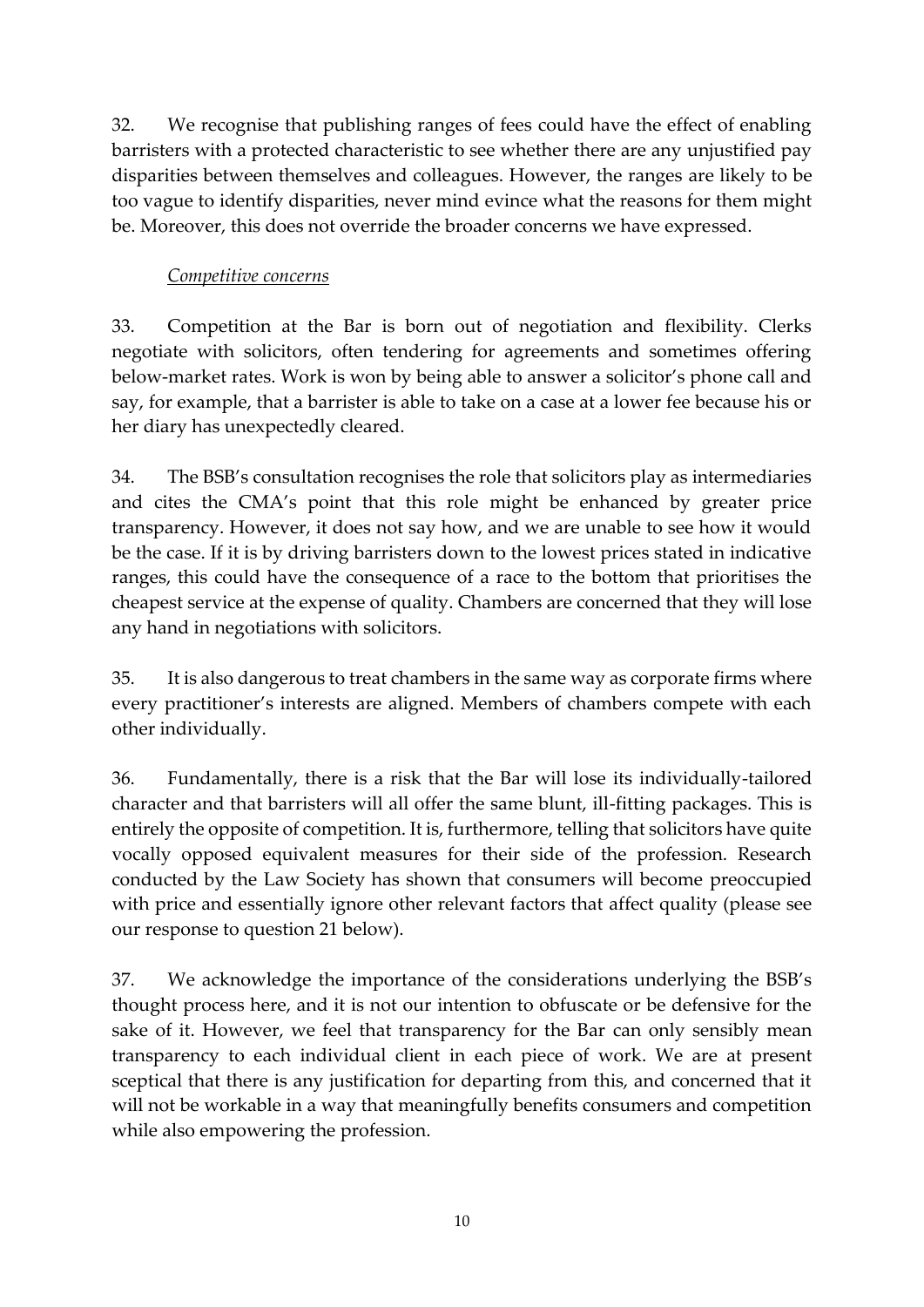## **QUESTION 2: do you agree that the publication of service recommendations 7 and 10 would have the greatest impact in order to improve consumer understanding, facilitate shopping around and drive competition in service provision?**

38. We shall take each recommendation in turn. Recommendation 7 calls for the publication of 'a description of the services that the legal service provider provides' on barristers' websites.

39. We are unclear what the Bar Standards Board has in mind with respect to this recommendation. The consultation paper does not include any level of specificity about the type of service information that barristers ought to provide. We have inferred that this does not include information about fees as this is dealt with elsewhere in the consultation paper. From our own analysis and review of barristers' websites, the Bar already provides a great deal of information about the services that they offer. This is often broken down into information about the practice areas that the barrister specialises in and notable cases that they have been involved in, and includes information about their seniority and experience. Frequently, there are links to other websites that include information about providers and their services such as the Legal 500.

40. We are unclear, given that the BSB is consulting on whether there should be minimum standards for service information, whether the BSB is currently of the view that there is a lack of transparency in this area. We do not believe that there is. Our analysis has led us to conclude that there is already a high level of transparency with respect to service. Consequently, we are not convinced that there is a need for regulation in this area. Having said that, we would not necessarily oppose the introduction of certain minimum standards in principle. We agree with the BSB and the CMA that consumers need to be able to understand the services on offer and how they relate to their individual circumstances, but it is not clear to us what this is really intended to mean in relation to the Bar, particularly given the very wide range of circumstances in which members of the Bar might be engaged, and the very wide range of work that they may be engaged to carry out. We would need further information about the scope of the proposals before we could be clear on the extent to which we could agree with this proposal. We would welcome greater clarity about what this would look like in practice and the BSB's approach. Currently, we are left wondering what minimum requirements on this might look like.

41. Turning to recommendation 10, the consultation paper recommends the provision of 'indicative timescales' on barristers' websites. Whilst we can understand the policy intention behind this proposal, we struggle to see how this can be realised in a meaningful way in practice.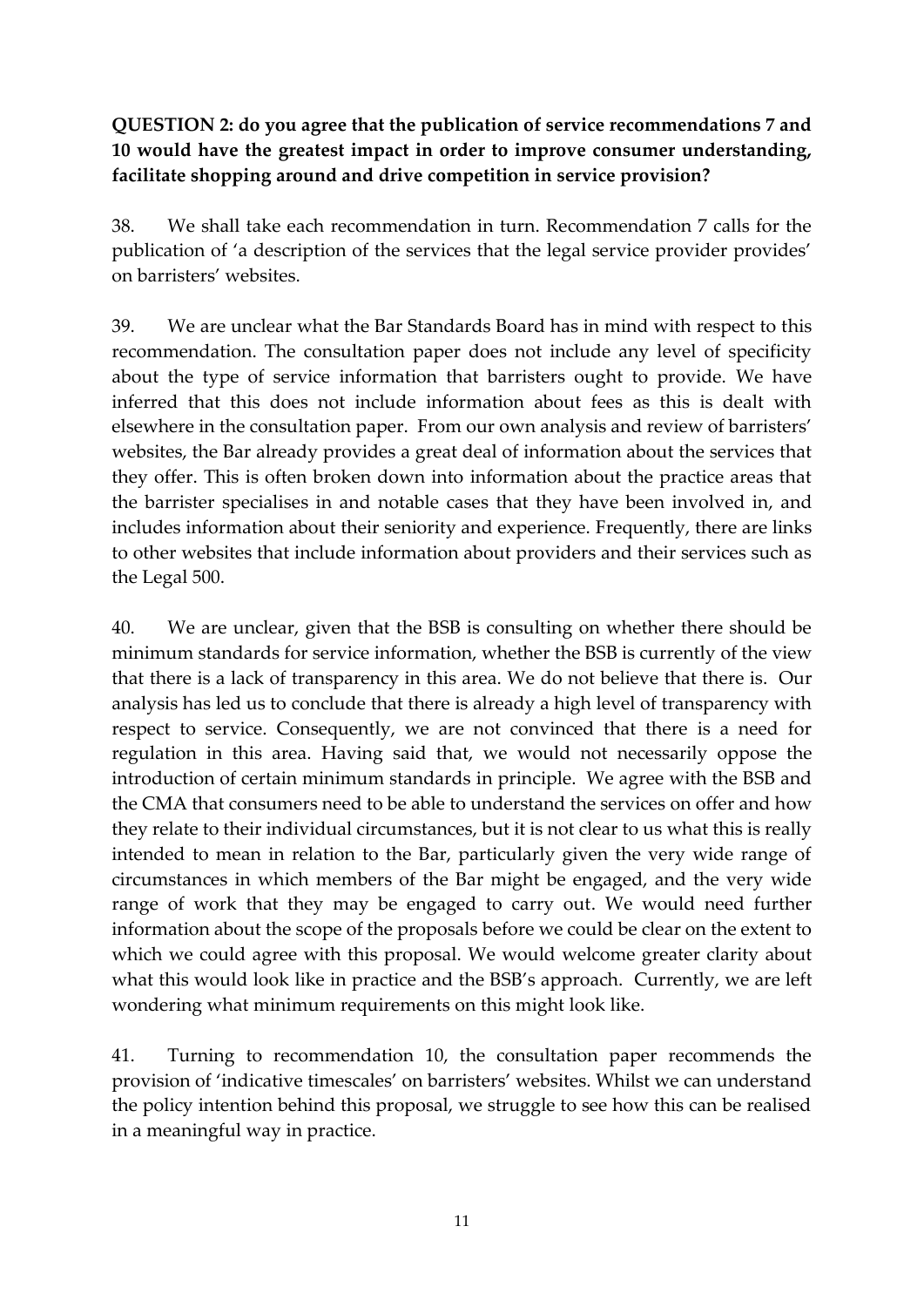42. A question at the outset is exactly *what* the timescales would refer to. Timescales about the length of litigation are not realistically a matter for barristers, the vast majority of whom are not authorised to conduct litigation. Those are more within the province of solicitors, but in any event it is very difficult to predict the likely length of any litigation, which can be influenced by a far greater number of external factors than other types of non-contentious work. We note that the SRA's parallel consultation on its response to the CMA recommendations recognises the difficulty of giving information about timescales in litigious cases, suggesting that it "might not be practical." <sup>9</sup> We can only presume that the BSB's intention is to refer to the timeframe within which a particular piece of work might be done; but that is either unnecessary or unrealistic. If the work for which a barrister is engaged is to appear at a hearing, then the date for the hearing will already be fixed (although hearings can become partheard or adjourned, for reasons entirely outside a barrister's control), and what might be required for preparation (and when) will depend on the particular circumstances. For advisory or other work, the primary timescale of relevance is how long it will take a barrister to produce that work; but this is not something that can be predicted in the abstract, for several reasons.

43. First, it is worth re-emphasising that barristers often undertake bespoke, complex work. Timescales can be difficult to predict especially because of the diversity in terms of the type and nature of their caseload. The timescales will depend on the complexity and nature of the case as well as the extent of the paperwork that the barrister has to review. It is difficult to see how general timescales can be published in a meaningful way on a website before the client comes to the barrister for an estimate for their particular case. Only after that initial conversation is it practicable for the barrister to provide a proper estimate of the time that the client's case will take.

44. Second, the vast majority of barristers are self-employed and agree to undertake work personally. This is unlike other sections of the legal sector where there may be multiple lawyers and paralegals undertaking work on the same case, or available to do so, which enables them to have greater control over timescales. For barristers, timescales are influenced by other diary commitments and are contingent upon the rest of their caseload, which varies from time to time.

45. Barristers are also individuals, and it is inevitable that a particular case will not take every barrister the same amount of time. This will be influenced by a number of factors, including experience and their degree of expertise in the particular areas of law relevant to the case.

**.** 

<sup>9</sup> [The Solicitors Regulation Authority \(2017\) 'Looking to the future, better information, more choice'](https://www.sra.org.uk/sra/consultations/lttf-better-information-consultation.page#download), para 63.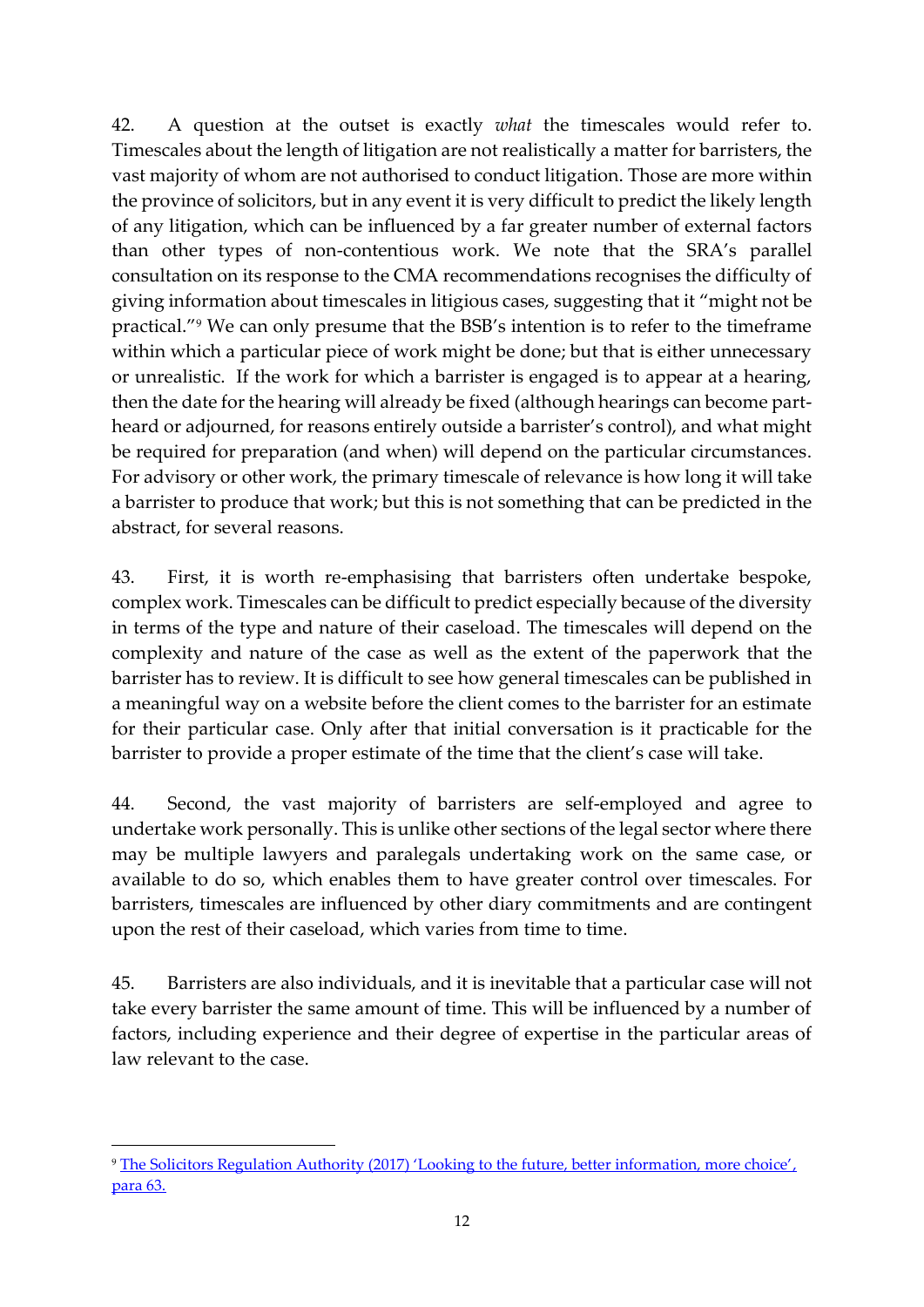46. The timescale for a particular case can also be affected by requirements for additional information or documents, by new issues that arise on more detailed consideration of papers, and by delays in obtaining documents from third parties.

47. We are also concerned that this particular proposal could have a detrimental impact on those with childcare and other caring responsibilities, and we urge the BSB to give this point serious consideration.

48. Further, it is possible that barristers with a protected characteristic such as a disability under the Equality Act 2010 may require longer to complete a piece of work than others. The BSB should give this requirement further thought to see if there are any unintended consequences that might affect those with such characteristics.

49. If the BSB decides to proceed with imposing new requirements in this area, a more practicable alternative might be for chambers to provide information about the factors that might influence the timescales on a case such as complexity etc. This could be provided on a website in a standardised format and may be able to manage the client's expectations so that they can be alive to the realities of the sometimes unpredictable nature of litigious work. We have serious doubts as to the value or benefits of providing this information, but it could probably be done in principle.

# **QUESTION 3: do you agree that the publication of redress recommendations 11 and 12 would have the greatest impact in order to improve consumer understanding, facilitate shopping around and drive competition in service provision?**

50. We agree that publication of these pieces of information is worthwhile and could have a beneficial effect on consumer understanding. If consumers can see at the outset that they are looking at a regulated provider, it could provide them with a degree of confidence. Similarly, while users do not search for legal services anticipating that they will need to complain, knowing that there are processes for redress (both internal and external via the Legal Ombudsman) should offer some reassurance.

51. However, we would emphasise that any rules should state what information is required on chambers' website but not make any prescriptions on how that information must be presented. This is in keeping with the approach taken in existing rules on redress information (rC99.1, rC103 and rC125). Chambers should be accorded discretion on, for example, the phrasing they use, and on which page of their website they display regulatory information or details about complaints.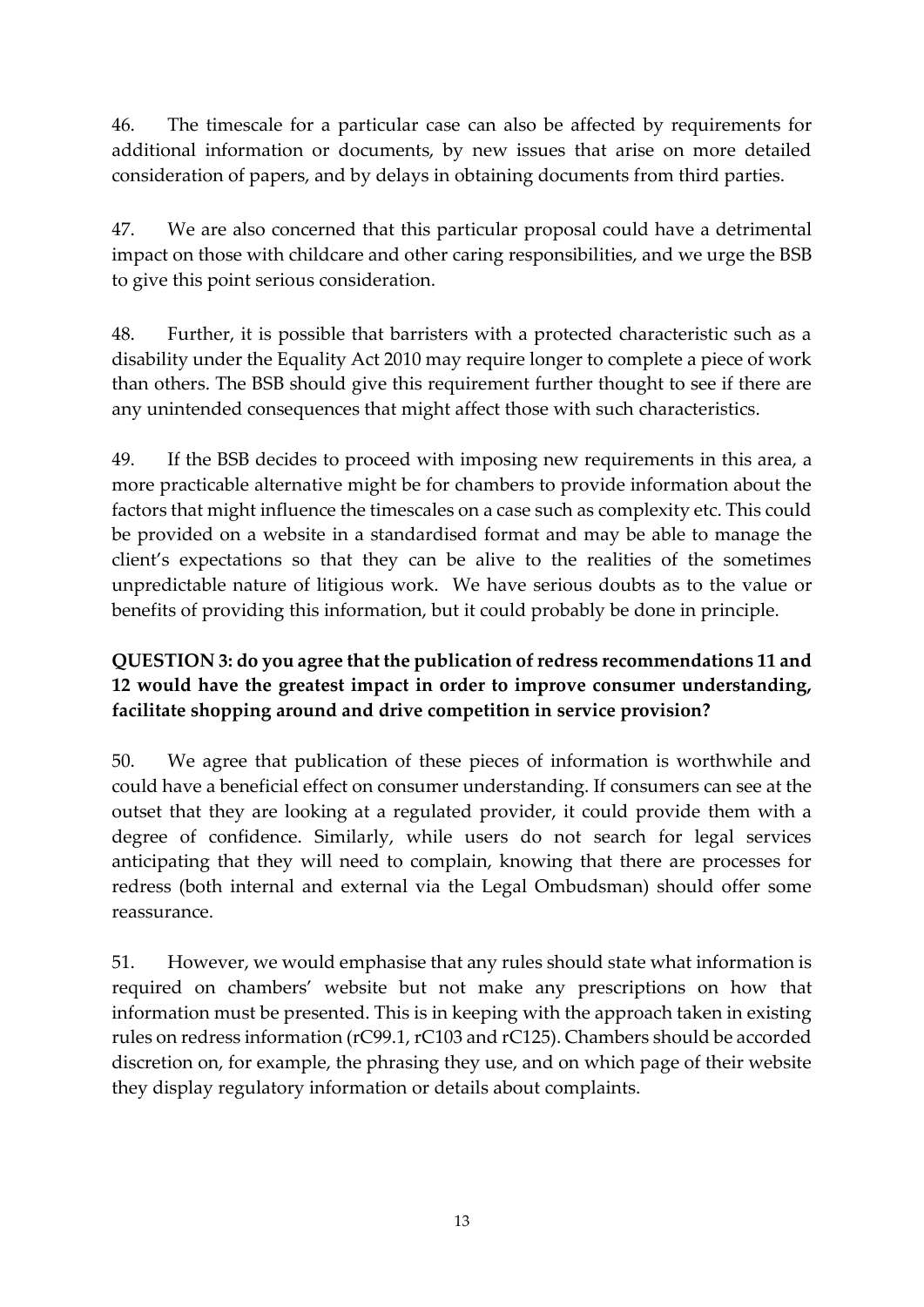## **QUESTION 4: do you agree that the BSB should introduce guidance (rather than mandatory rules) for the CMA recommendations that have been categorised as having high and medium impact for consumers? Please explain your answer.**

52. In order for regulation to be proportionate, mandatory rules should only be considered where there is a clearly demonstrated problem and universal compliance by the Bar is necessary in order to make the solution effective. Where the BSB does not consider a proposal to offer a very high impact, guidance is certainly more appropriate than mandatory rules.

53. We consider that some of the high/medium impact information is more than a prospective client would need to know at the stage of comparing providers (creating a risk of "information overload"), and it is likely to be far more useful for barristers or clerks to provide that information directly to a client in a manner suitable to each particular case and client, and to tailor it appropriately. Additionally, devising and publishing information such as scenarios, cost ranges for each stage, and likely disbursements will have a significant burden on chambers – a cost which could be passed on to clients. Instead, the types of information the BSB considers would have a high or medium impact are better regarded as good practice which chambers might choose to adopt to distinguish their sites from those of competitors.

# **QUESTION 5: do you agree with the BSB's analysis of why the high and medium impact recommendations should not be adopted as mandatory rules? Please explain your answer.**

54. We do agree with the BSB's analysis, for the reasons given in our answer to question 4. We can in principle see some limited value in scenarios as a means of giving perspective to hourly rates, but we find it difficult to see that any benefit is likely to be meaningful. We agree with the BSB's points about diversified chambers having real difficulty producing this information, and complex practices potentially putting out information that would not improve consumer understanding. These points strongly militate against a mandatory rule of general application.

### **QUESTION 6: (a) do you think the BSB should require publication of first-tier complaints data? Please explain your answer.**

55. No. We disagree with this proposal and do not consider the publication of this information by chambers to be a useful indicator of quality. In coming to this view, we discussed this proposal with a variety of barristers and SBAs, all of whom were unanimously against it for the reasons that we will set out below.

56. The BSB suggests that barristers could publish the previous 3 years' worth of data allowing consumers to see any trends over time. It is unclear from the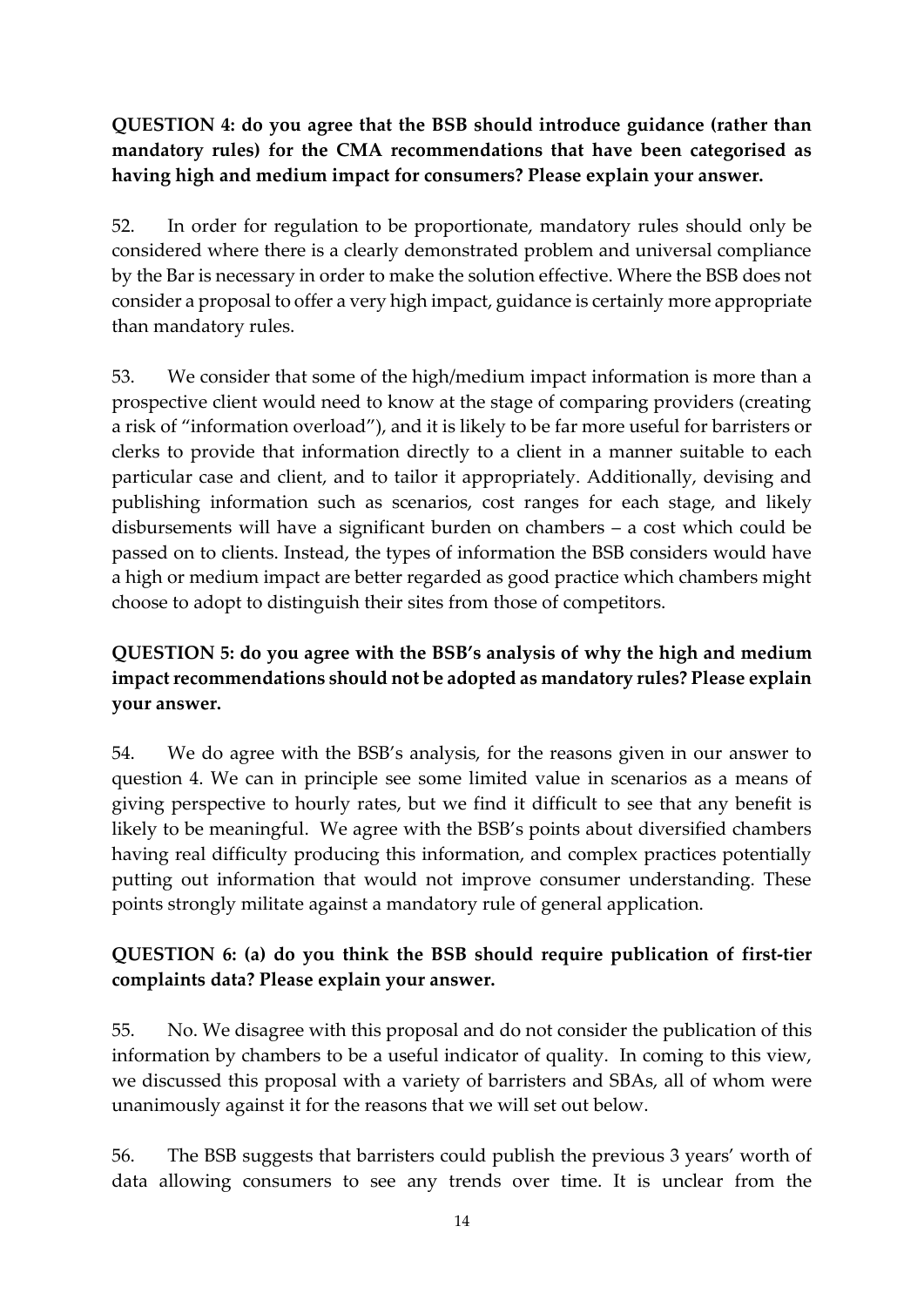consultation paper whether the requirement would be to publish data on complaints about individual barristers, or the total complaints made to chambers as a whole. It is, moreover, unclear whether the BSB is suggesting that barristers publish figures showing the number of complaints made in particular practice areas or whether they ought to publish more detailed information about the outcome of complaints dealt with at the first-tier. We asked the BSB what their intention is and we understand that it is considering a requirement that would compel chambers to publish both the number of complaints as well as information about the outcome.

57. We believe that it would be difficult to publish information about the outcome of complaints in a manner that would be useful to prospective clients. For the data to meaningful, there would need to be included a description of the complaint and information about whether it was upheld. This would be problematic for reasons of client confidentiality. It would be difficult to publish descriptions of complaints that would allow clients to 'see any trends over time' without revealing any details about the client or the nature of the case. Further, revealing this information could conflict with a barrister's ongoing duty of confidentiality to clients at rC15.5, <sup>10</sup> which persists even after a barrister ceases to act for the client. The duty of confidentiality also hampers a barrister's ability to respond to a complaint, which we think would be necessary in the interests of fairness. This is one of the reasons why we expressed concerns about comparison websites in the legal services market in our submissions $11$ to the CMA. Without information about the nature of the complaint, it will not necessarily be possible for the client to ascertain whether the issue complained about was minor or a more serious; either that, or prospective clients will take a too simplistic and potentially highly unfair view of the significance of the complaints data. Pure statistics about the number of complaints received or upheld would not reveal this information either.

58. Publishing meaningful statistical information is problematic for several other reasons. Many sets of chambers that we spoke to said that they receive very few complaints and that publishing figures would not provide any useful information to clients because there were so few as to be statistically insignificant.

59. In addition, the BSB seems to acknowledge in its consultation paper that figures may be skewed because certain areas of work that will inevitably attract more complaints than others. For example, in its 2016-17 annual enforcement report it stated that 14% of complaints against barristers were from family law litigants, which is small in its own right, but is significant when compared to the 19% made up by litigants in all areas of civil practice. <sup>12</sup> The BSB also mentions the fact that Public Access

- 11 [Bar Council \(2017\) Response to the Competition and Markets Authority Interim Report,](mailto:http://www.barcouncil.org.uk/media/441133/bar_council_response_to_cma_follow_up_questions_22_04_16_final.pdf) para 29.
- <sup>12</sup> [BSB Enforcement Annual Report 2016-17, p. 13.](mailto:https://www.barstandardsboard.org.uk/media/1840358/2016-17_-_enforcement_report_-_final_draft_v7.pdf)

**.** 

<sup>10</sup> [Bar Standards Board \(2017\)](https://www.barstandardsboard.org.uk/media/1901336/bsb_handbook_version_3.1_november_2017.pdf) *Handbook*, p134 – Rule rC15.5.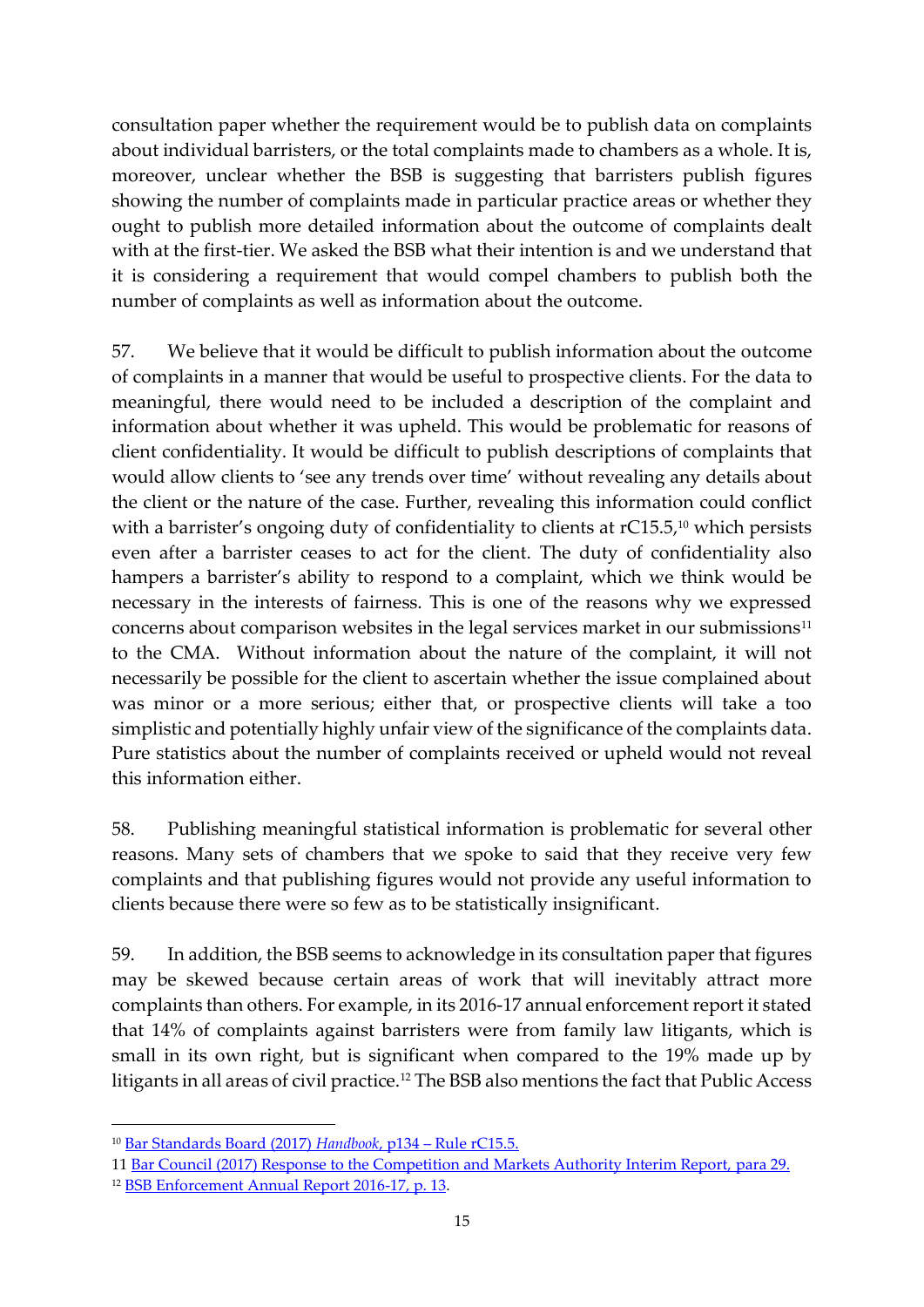work receives a greater number of complaints than referral work. This risks creating a distorted picture that does not shed any light on quality either of the set of chambers or the individual barrister.

60. Even if it were possible to publish meaningful complaints data, which we do not think is practicable because of the concerns set out above, it is not desirable for the following reasons:

61. First, complaints are not always justified. Nearly all barristers receive spurious or unjustified complaints at some point during the course of their careers. Clients can be influenced by the outcome of the case and as highlighted above, this may be more pronounced in emotive areas of law such as family where there is a great deal at stake for the client. The client can feel aggrieved if the outcome of the case was not what they wanted even if the case did not have much strength in law. Complaints of this type can reveal more about the nature of the client and case rather than the quality of the barrister. Many clients who instruct barristers on a public access basis come to the Bar after their relationship with a previous provider has broken down; barristers may stop taking on public access clients who they fear may be difficult to work with or likely to complain spuriously. Individual barristers may also be the subject of repeated complaints by an individual whose is doing so vexatiously.

62. Second, we have heard concerns about the effectiveness of providing complaints data in other sectors such as in financial services. We would urge the BSB to give this careful consideration to capture any lessons learned.

63. Third, complaints that genuinely reveal deficiencies in a barrister's *service* (as opposed to quality) are treated by chambers as impetuses to address the barrister's shortcomings. Publishing the data and shaming the barrister is inherently punitive and detracts from more constructive steps that chambers might look to take. If, alternatively, aggregated trends of complaints are published for chambers as a whole rather than for individual barristers, the reputations of all member barristers will be unfairly tarnished  $-$  a set of chambers is not a collective unit or firm in any substantive sense.

### **QUESTION 7: do you think it would beneficial for barristers to display the BSB's logo on their website? Please explain your answer.**

64. We can see some benefit to displaying the logo, as a clear and memorable visual cue that consumers will learn to look for from site to site as a mark of assurance.

65. The BSB may wish to consider whether a regulatory status text requirement (redress recommendation 11) may be more practical. As with the SRA's equivalent rule, it should give chambers the freedom to choose where on their site they mention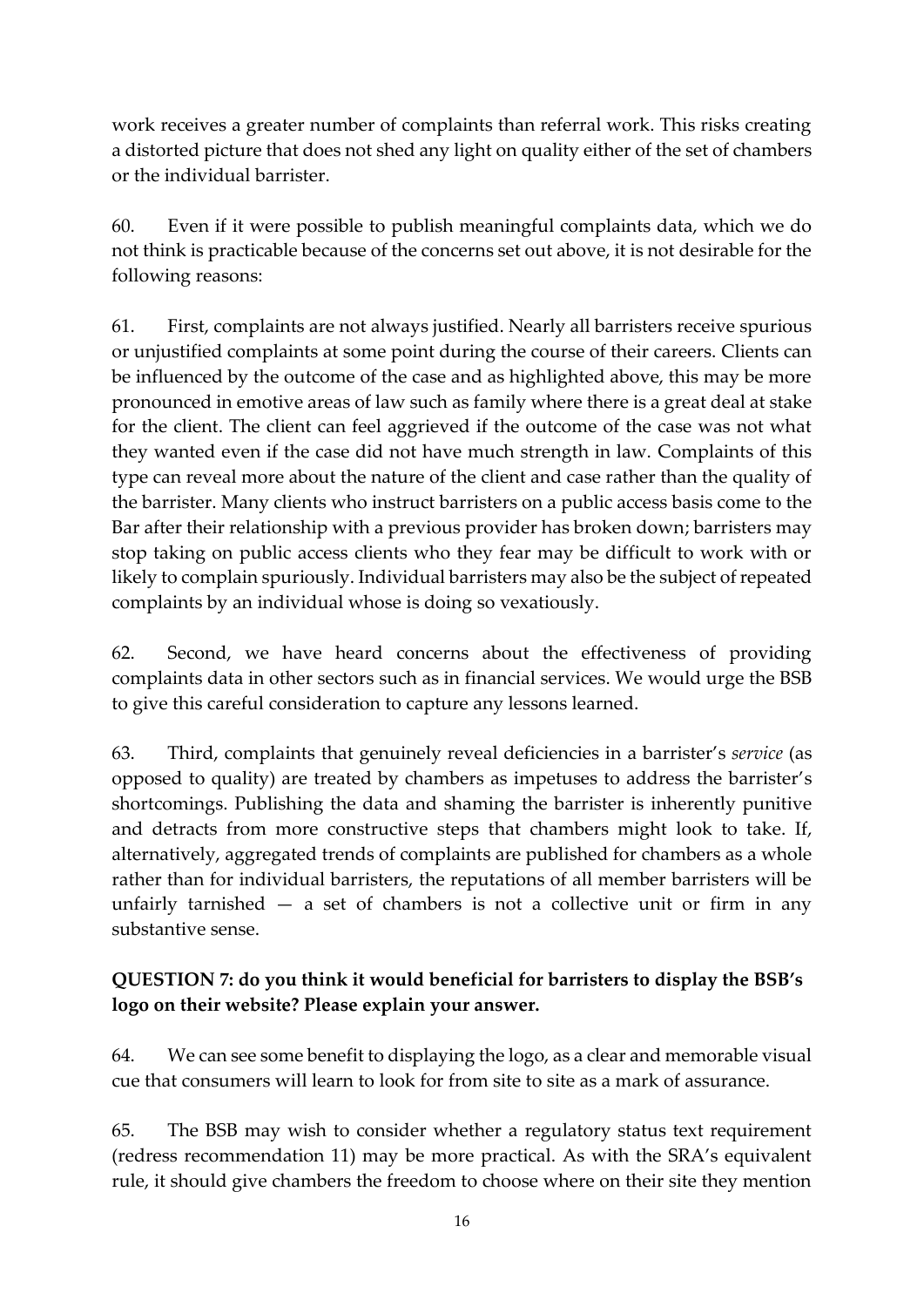their regulatory status. In the case of a logo, it should be borne in mind that not every chambers' website is equivalent, and there could be issues about site layouts not easily accommodating the image (especially on homepages), or giving it disproportionate prominence, particularly when one factors in mobile optimisation (or the lack thereof). These issues might matter less if the BSB leaves it to chambers to decide where to place the image.

# **QUESTION 8: do you think Public Access barristers should be required to publish the BSB's Guidance for Lay Clients on their websites? Please explain your answer.**

66. We have no objection to such a requirement, and consider it to be a sensible and worthwhile one. Public access practitioners roundly regard the Guidance as having genuine value, and many chambers already link to the Guidance on their websites' public access pages as a matter of course.

67. The one clarification we would seek to make is that there be no prescriptions as to form, and that such a requirement may be met by displaying a weblink to a BSBhosted copy of the Guidance, rather than chambers being expected to publish the text of the Guidance in the body of their sites or host the file locally.

**QUESTION 9: in terms of the provision of information, are there any other examples of what you consider to be good practice that you could draw to our attention? We would be particularly interested to hear about examples of what you consider to be good practice in terms of providing information to consumers with additional needs.**

68. While some of the ideas suggested in para 56 of the consultation may be worthwhile, we are concerned that if information requirements pile up, the burden on chambers could be very substantial. Chambers are not corporate entities but collectives of individuals, and they do not necessarily have significant budgets for business development or marketing – a factor which translates to savings for clients. Although it is helpful that the BSB as regulator can offer that function of identifying good practices, we would want to ensure that they remain just that – good practices and not regulatory requirements.

## **QUESTION 10: do you agree that the BSB's suggested minimum disclosure requirements should apply to all barristers undertaking Public Access work? Please explain your answer.**

69. This answer focuses on price, as our views on service and redress information holds true both for referral and public access work.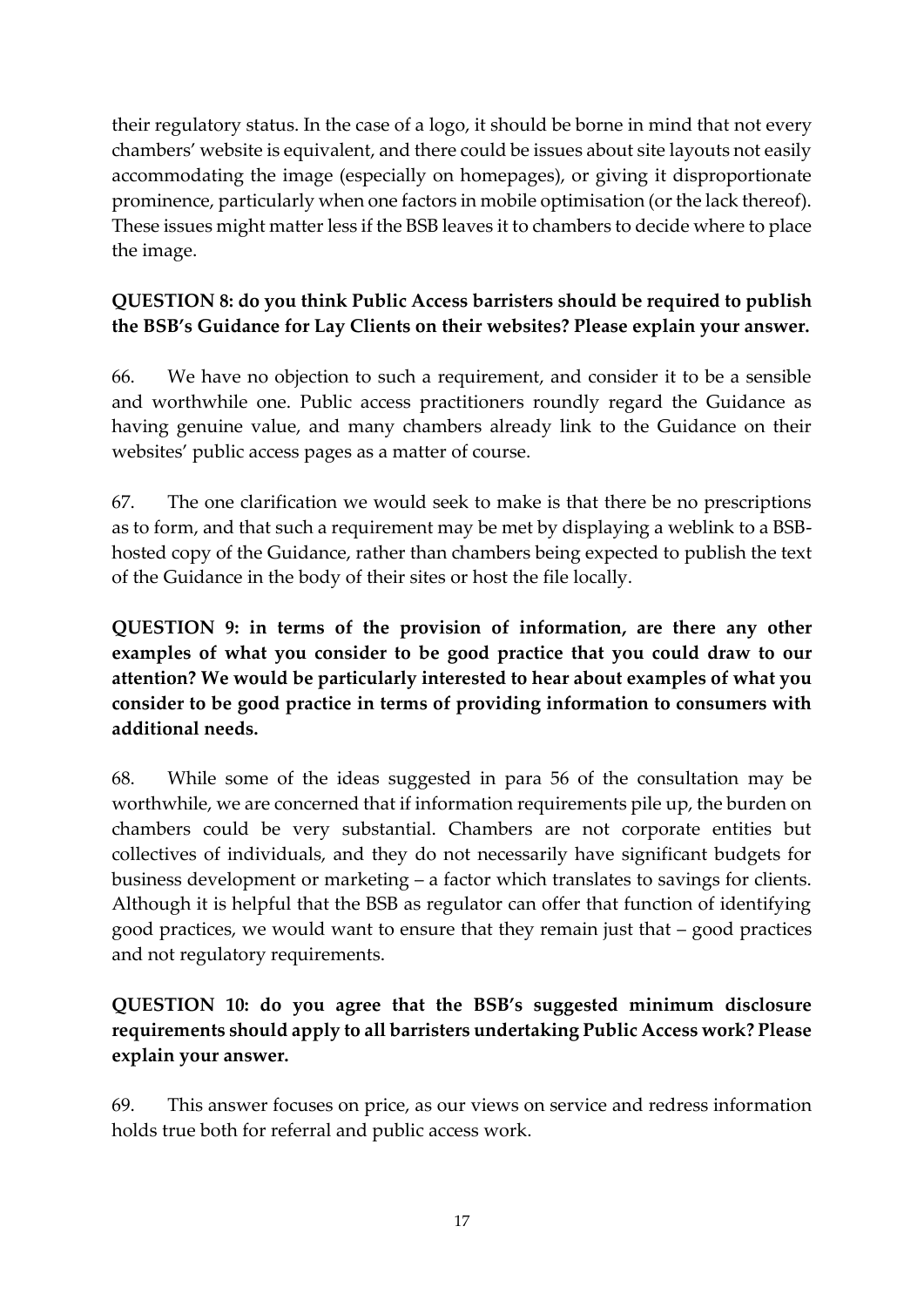70. We understand the logic of applying the requirements to public access work, given its directly consumer-facing nature. However, to apply it simply to all public access barristers as a category is far too blunt an approach. The fact of work being done by public access rather than referral does not obviate the significant difficulties, discussed above, of providing meaningful, precise information for bespoke services. A more narrowly tailored approach is required. The Solicitors Regulation Authority's consultation limited price-publishing proposals to a small number of specific services that are all highly commoditised in nature:<sup>13</sup>

| For consumers                                                                                                                                                                                                                                                                                                                                 | For small businesses                                                                               |
|-----------------------------------------------------------------------------------------------------------------------------------------------------------------------------------------------------------------------------------------------------------------------------------------------------------------------------------------------|----------------------------------------------------------------------------------------------------|
| Residential conveyancing (limited to<br>$\bullet$<br>sale, purchase and remortgage)<br>Family - undefended divorce and<br>financial disputes arising out of<br>divorce<br>Drafting of a will<br>Probate/Estate administration<br>Drafting a lasting Power of Attorney<br>Motoring offences<br>Employment tribunal<br>Personal injury claimant | Employment tribunal<br>Debt recovery<br>Licensing applications in relation to<br>business premises |

71. We would encourage the BSB, at most, to consider a similar approach and to look to identify whether there are specific kinds of services provided by barristers which fit this mould. Our answer to question 1 pointed out some potential examples, such as Inheritance Act advices or junior-level road traffic cases (where fixed recoverable costs may apply in any event). This would go some way to ensuring the proportionality of any regulatory action, particularly as the only potential information deficiency for which the BSB has cited evidence is the perception among the family law clients it surveyed that barristers are more expensive than solicitors (which in any event needs unpacking – as the BSB itself points out, barristers' services may be qualitatively different). But we remain concerned that the limited areas in which this is realistic mean that regulatory action is unjustified and disproportionate.

72. In the limited areas in which public access barristers' services compete directly and meaningfully with those of solicitors, that competition will not be strengthened by barristers having to disclose prices for all their work but solicitors only having to do so for the few services listed above, as there will be no potential for price comparison in respect of all the myriad services outside of this narrow list.

73. We should also emphasise that if the requirements are applied to all public access barristers, there is a genuine risk that practitioners will be deterred from offering to undertake such work. Numerous practitioners whom we spoke to held this

 $\overline{a}$ 

<sup>&</sup>lt;sup>13</sup> [SRA Consultation "Looking to the future: better information, more choice", p. 18](mailto:https://www.sra.org.uk/documents/SRA/consultations/better-info-consultation.pdf).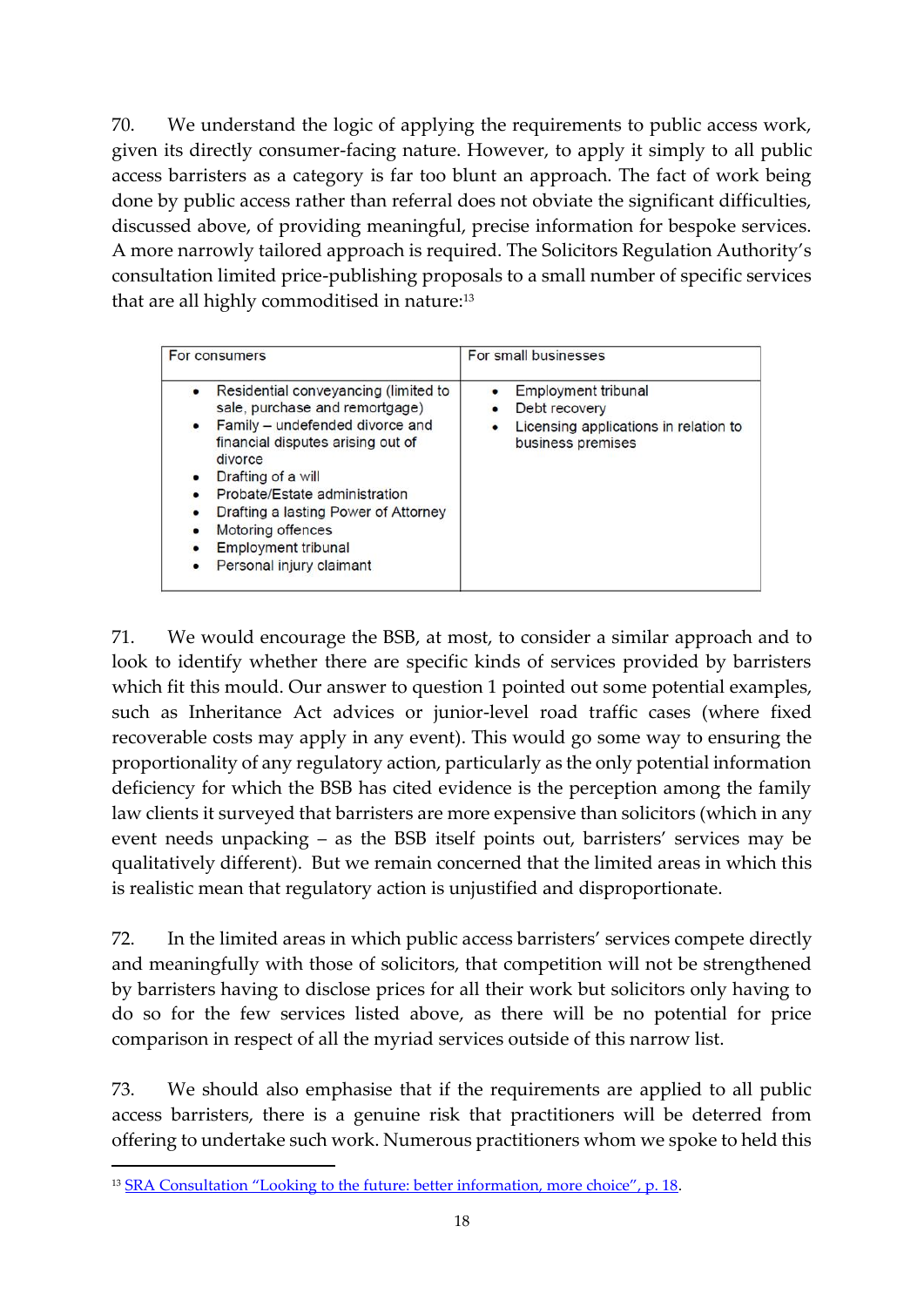fear, for many of whom public access work is only a relatively small proportion of their caseload, and some have said they would be moved to cancel their public access registration if it were to trigger additional requirements along the lines proposed.

**QUESTION 11: do you think that the BSB's suggested minimum disclosure requirements should apply to barristers undertaking referral work, either: (a) when dealing with clients that are entitled to complain to the LeO?; (b) by reference to high-risk practice areas?; or (c) a combination of (a) and (b) above?**

74. For the reason stated above, this answer focuses on price.

75. As we noted above, while the CMA opined that applying new transparency standards to referral cases could strengthen solicitors' role as intermediary, and the BSB has endorsed this view, it is not at all apparent how it will have that effect. At present, solicitors actively shop around for barristers, and members of the Bar often win instructions (including block or panel agreements) with solicitors and insurers through processes of competitive tendering. Publishing rates as proposed could destroy much of the flexible negotiation that takes place. We struggle in any event to see benefits to consumer understanding or competition arising from barristers having to publish necessarily broad and imprecise price ranges (particularly when solicitors will not have to for the overwhelming majority of their work).

76. The CMA was focused on directly client-facing services – public access work, in the case of the Bar – and only went as far as offering a speculative remark about enhancing the existing role of solicitors (and not pointing to any evidenced deficiency in how referral cases currently work). We cannot agree that any case has been made out for applying disclosure requirements to referral cases.

77. Taking each of the BSB's proposed categories of applicable referral cases in turn, defining the class as all clients eligible to complain to the Legal Ombudsman is far too broad a category. It would be likely to capture almost every member of the Bar (particularly given the 'cab rank' rule) and cover almost all of their practice areas. In the BSB's December 11th webinar, it appeared to recognise that this option would not be a meaningful filter at all, so we will not labour this point.

78. As to areas of practice characterised by the BSB as "high risk", these appear to be predicated on heightened vulnerability of consumers. However, these are not the kinds of services the CMA focused on in its 2016 legal market study, as we outlined at the beginning of this response. The CMA specifically excluded crime from its study. It is, moreover, arguable that in these areas where clients' personal stakes are often frightfully high, consumers will be looking for guarantors of quality and not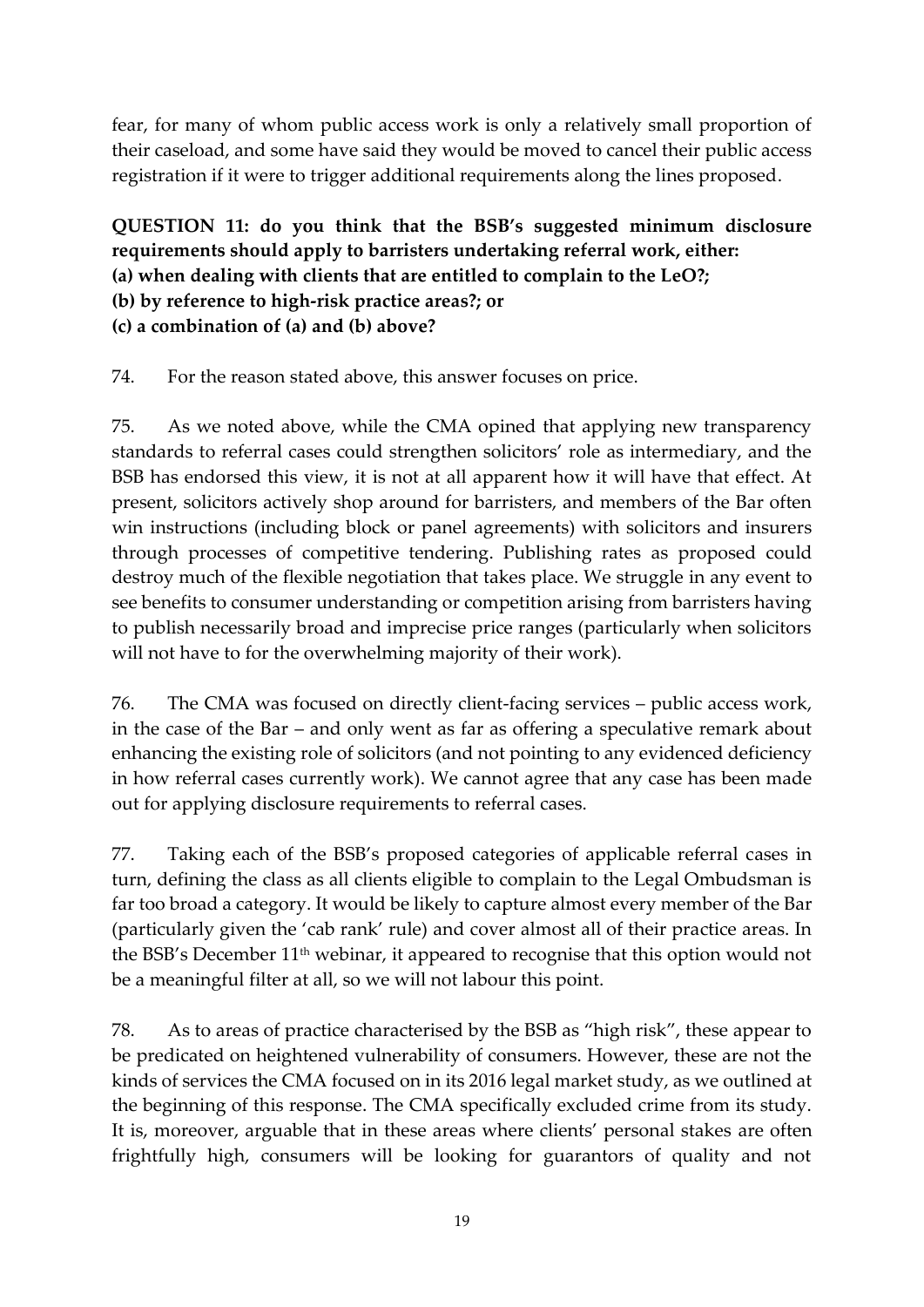economy.<sup>14</sup> These two points are borne out by the fact that the SRA has limited its price proposals to "some of the key legal issues that consumers face", opining that "some of the most vulnerable consumers seeking immigration or housing advice will not pay for these services."<sup>15</sup>

79. We do not believe that either category identified by the BSB is well-targeted, proportionate or effective, or that they make a good case for applying disclosure requirements to barristers doing referral work.

## **QUESTION 12: regarding work funded by the Legal Aid Agency, do you agree that the BSB's suggested minimum disclosure requirements: (a) should not apply in relation to price?; but (b) should apply in relation to service and redress?**

80. We agree that requirements to publish price information are especially inappropriate for legal aid work. As to service and redress information, our responses to question 2 and 3 apply as much to legal aid work as to privately paid work.

## **QUESTION 13: are there any other options (other than those discussed above) to ensure any new rules are targeted, proportionate and effective?**

81. We have raised concerns about the proportionality and effectiveness of some of the requirements being proposed by the BSB in our earlier answers. We have also suggested that some of the proposals (such as the proposals for providers to publish their first tier complaints data) go beyond what is recommended in the CMA Legal Market Study and are neither driven by the results of that study nor proportionate.

82. To ensure that the proposals are better targeted, we recommend that the BSB should align its approach with the recommendations of the CMA. So far as the publication of pricing information is concerned, in their final report, the CMA identified a number of principles that are needed to ensure that effectiveness of upfront information provided to the consumer. These are as follows:

"Accuracy: As far as possible, the information provided should be complete and should allow the consumer to understand the price that is relevant to their circumstances. This may require the presentation of a number of price permutations for variations of the same service. Price information should

**.** 

 $14$  The reality is that recommendations from family and friends do play a valuable role in such situations.

<sup>15</sup> [SRA Consultation Impact Assessment, p13.](mailto:https://www.sra.org.uk/documents/SRA/consultations/better-info-impact.pdf)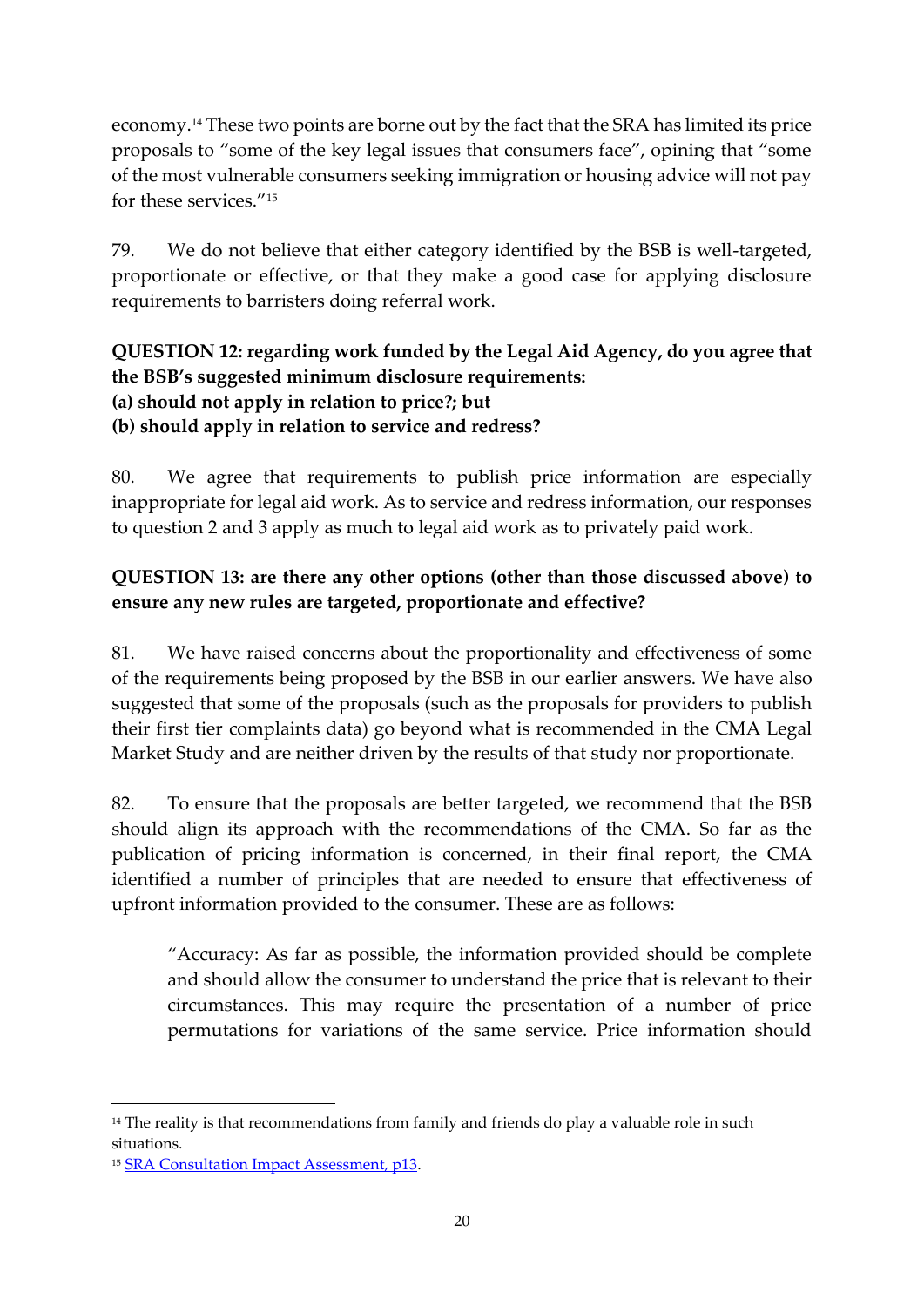ultimately provide consumers with (i) an understanding of the total price of their legal service and (ii) what services are included in that price.

Comparability: Price information should be communicated by different providers in a way that is comparable; for instance, a standardised format could be used."<sup>16</sup>

83. We have set out the difficulty of providing accurate fee information on a website, in advance, for bespoke, complex work. This dramatically diminishes the effectiveness of this proposal and it ought not to be proceeded with.

# **QUESTION 14: do you have any comments on when the BSB's suggested minimum disclosure requirements should apply to Public Access barristers and those undertaking referral work for clients entitled to complain to the LeO?**

84. We believe the redress information requirements could apply universally to all members of the Bar. We do not believe a case has been made for requiring barristers to publish price information. Nonetheless, any requirements to publish price information, and to some extent service information as well, should not apply beyond barristers whose work falls within the CMA's paradigm of commoditised services – and they should only apply to that work, so that these barristers are not disadvantaged by the fact that they offer such services alongside the ones they offer in common with their peers.

85. This is a category which the BSB will, if it is minded to pursue this, have to define and consult on. It may be that this category proves to be unworkable just as the ones already suggested. At present we cannot see a case for applying the price requirements to referral work.

# **QUESTION 15: do you agree that option two would be more feasible in terms of providing minimum price and service information? Please explain your answer.**

86. We do agree that option two is more feasible than option one. Publishing chambers-wide averages or guideline ranges of rates would avoid information overload and allow practice managers and clerks to set ranges in ways that better preserve their ability to negotiate. The BSB flags up the possibility of price collusion; this could also be seen as barristers seeking to avoid solicitors holding them to the lowest end of their ranges.

87. Our concerns about the practicality and utility of price ranges apply to both options, however. The notion of "most common cases" is overly optimistic in practice – most chambers do a staggeringly broad range of work, and very little of it will be as

 $\overline{a}$ 

<sup>16</sup> CMA Report, p. 58.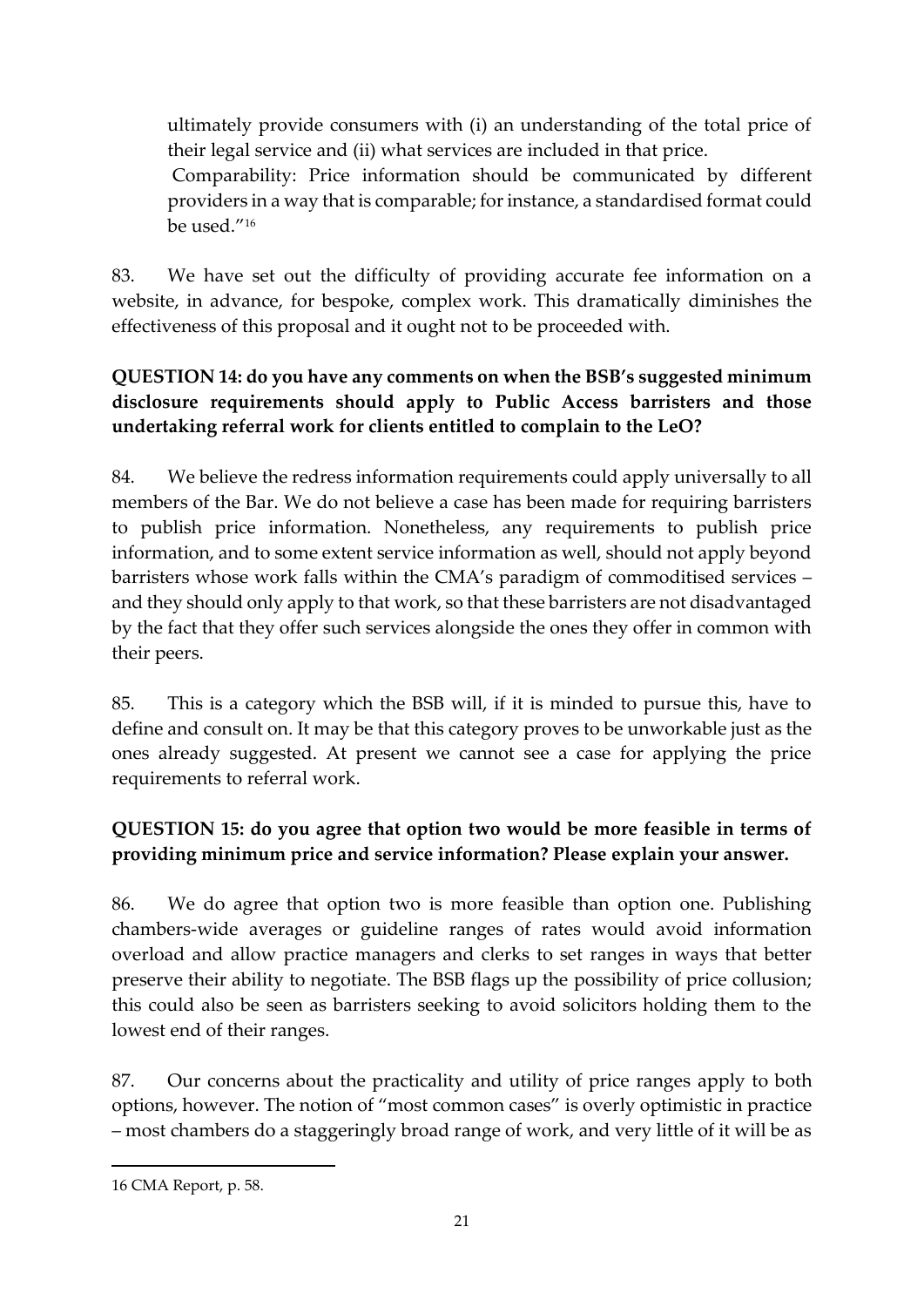neatly packageable as the mediation used as an example. Although certain types of very junior work might be identified in different practice areas, we are not convinced that this would be of any real benefit. In referral work, solicitors will know the 'going rate', or can easily find it out. On the other hand, that 'going rate' will be for a typical case prepared by a professional client, and so will in part reflect the work required for typical instructions of that sort; with a much wider range of public access clients and circumstances, that 'going rate' will simply not be applicable.

## **QUESTION 16: are there any other issues in relation to entities providing the suggested minimum disclosure requirements (other than those highlighted above) that the BSB should consider?**

88. There are currently 82 BSB-authorised entities. A substantial number of these are limited companies through which single barristers practise, based in chambers. In this respect, they are not relevantly different from their self-employed colleagues in chambers. If any requirement were placed on entities to publish their prices, it would thus result in those individual barristers having to do so, disadvantaging them vis-àvis other members of chambers. We cannot see any justification for this differential treatment. Accordingly, any distinct requirements applying to entities should only apply to those not associated with a set of chambers, or should accord entity-barristers discretion as to how they comply with the requirements.

### **QUESTION 17: are there any other issues in relation to accessibility of information (other than those highlighted above) that the BSB should consider?**

89. We believe that the suggestions listed in the BSB's consultation document for how to present information accessibly are logical ones. We are, however, concerned that making them into requirements would be overly prescriptive. Either a rule would include the term "prominently" which is a value judgment and which would result in uncertainty, or the Handbook would have numerous provisions going into excessive depth about website layouts. If publishing the information under discussion were to become a requirement, it would be much more in keeping with the BSB Handbook's approach of outcome-focused regulation if chambers are accorded latitude as to how they present it.

### **QUESTION 18: do you think it would be useful to provide core information on either the BSB's website or through other third party sites?**

90. The BSB's consultation defines core information as the recommendations it proposes for disclosure requirements. As we stated above in our answer to question 1, we believe Legal Choices might be a better location than chambers' websites for displaying information on typical pricing models at the Bar. Drawing on Annex A of the consultation, Legal Choices could describe the kinds of pricing models that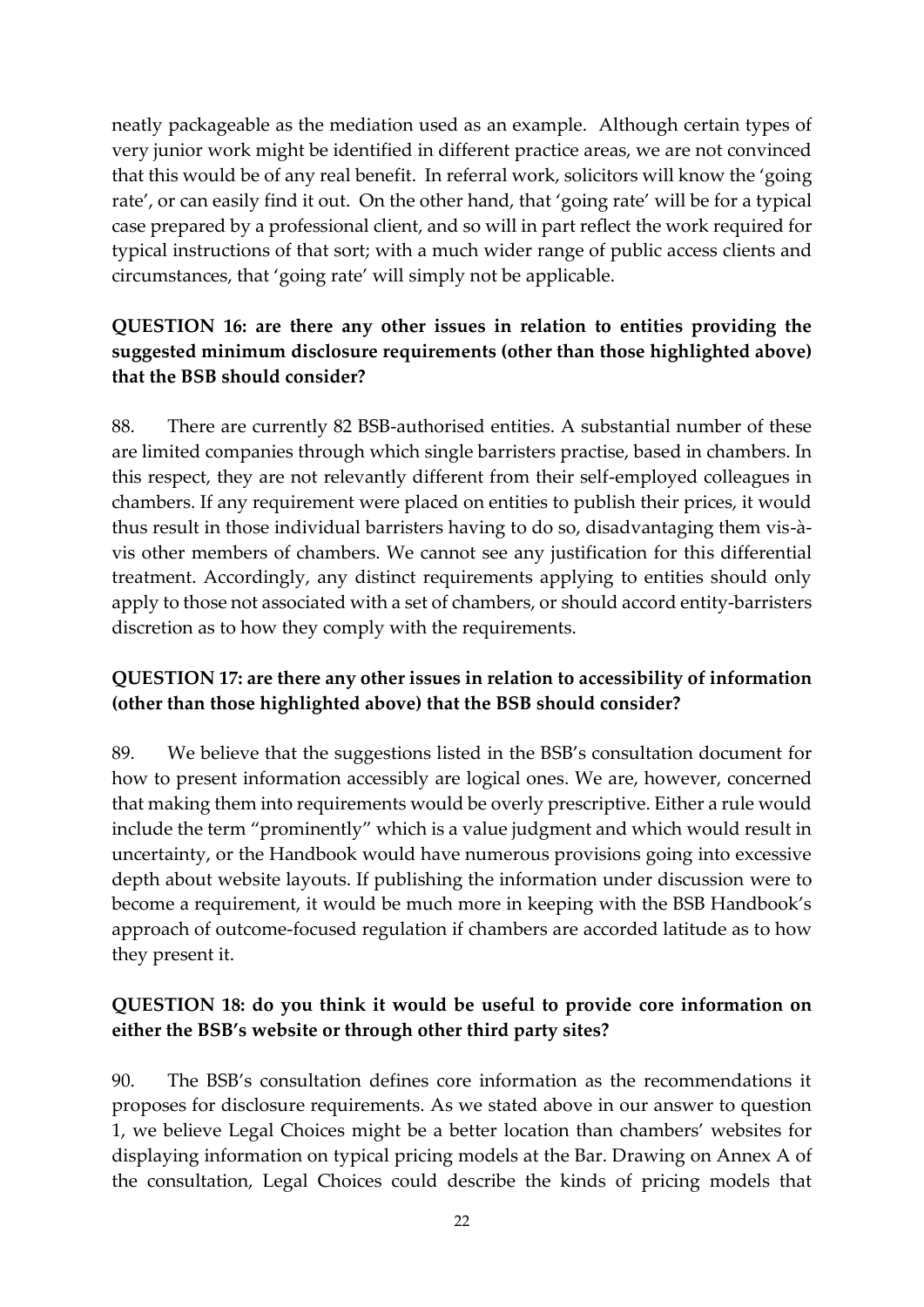barristers might typically offer (caveating that prospective clients will need to approach individual chambers to see which might be available in their particular cases).

# **QUESTION 19: are there any other issues in relation to consistency of information (other than those highlighted above) that the BSB should consider?**

91. We can understand the need for consistency of information so far as comparability is concerned. Our view is that it would be possible to present information on core redress such as regulatory status, registration details, the complaints process and access to LeO in a standardised way. The consultation paper discusses the challenge of standardising price and service information and we agree that this is more difficult, if not impossible.

# **QUESTION 20: are there any other issues in relation to the need for flexibility (other than those highlighted above) that the BSB should consider?**

92. The BSB has pointed to relevant factors under the auspices of flexibility. However, we believe the consultation document is too quick to conclude that it is "unlikely that the new transparency requirements will compromise the need for flexibility in service delivery, or risk barristers undervaluing work which they are then obliged to undertake at a set price." It is true that the prices to be published are meant to be indicative, but it is important to look more closely at bargaining dynamics and the possibility that clerks will be hamstrung in negotiations, particularly as barristers and clerks are forecasting *exactly* the two problems which the BSB mentions.

# **QUESTION 21: are there any other issues in relation to price discrimination (other than those highlighted above) that the BSB should consider?**

93. The Law Society has commissioned research<sup>17</sup> to understand better consumer behaviour and how information can be best presented to clients. One of the conclusions of the report is that price is a significant factor for prospective clients and it tends to be ranked as the most important factor for the most vulnerable clients. The research emphasises that there are substantial risks to prospective clients if they are presented with incomplete information. The report concludes:

"Providing relevant but missing (or difficult to access) information will only help consumers if presented in the right way, and may harm consumers if it leads them to overlook or discount other relevant service information such as protections, qualifications, and regulation which are important to consumers. This is particularly the case when consumers have little knowledge that

 $\overline{a}$ 

<sup>17</sup> London School of Economics and YouGov (2017) *Consumer Behaviour Research*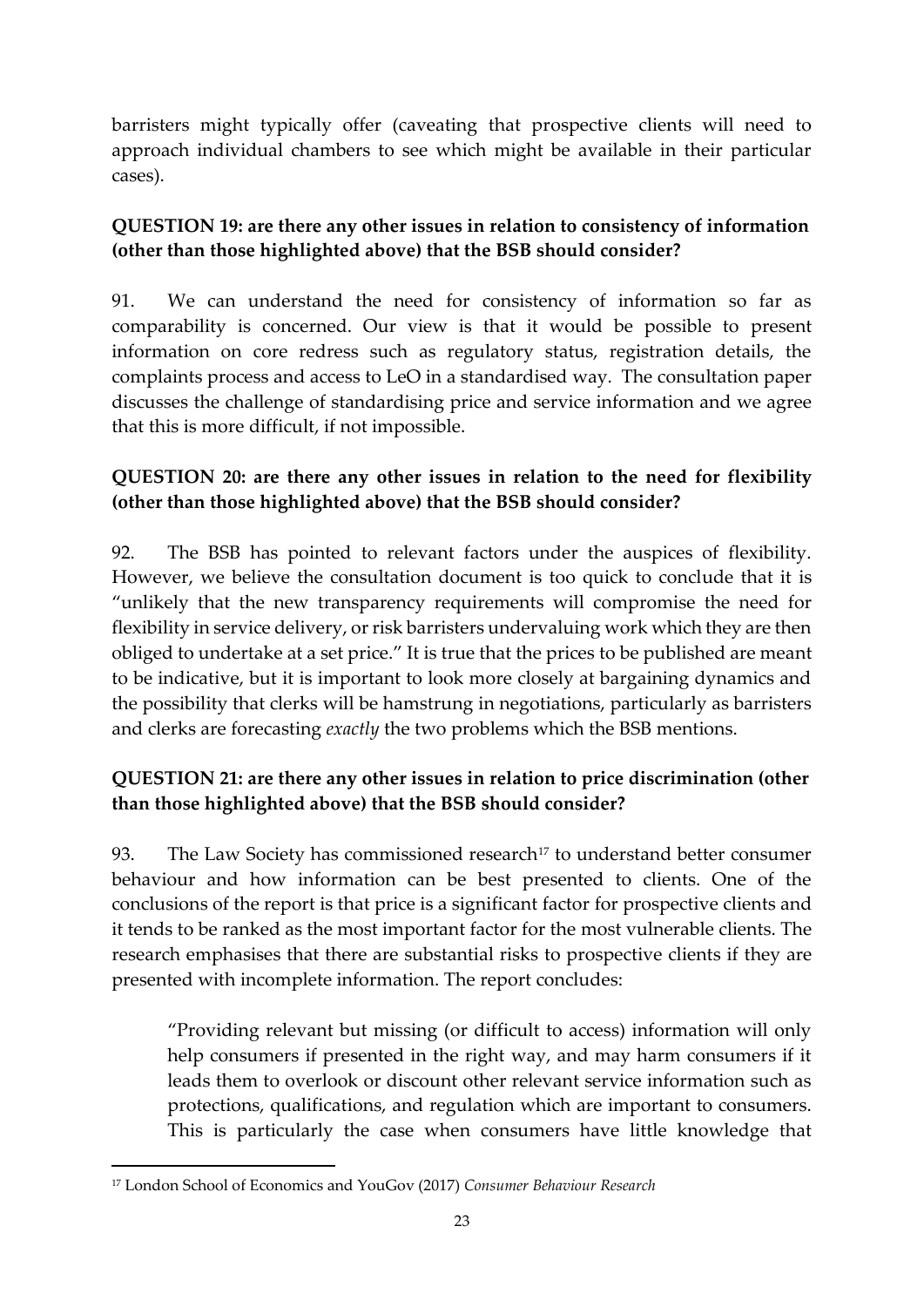protections can vary and that not all providers are regulated. A number of large scale quantitative behavioural experiments have illustrated that how prices are presented can have significant impact on consumer decision-making, including generating harm. This is because consumers anchor to the price, and may stop searching when in fact they should continue to search, and consumers overlook important information leading them to make poorer choices."<sup>18</sup>

94. The BSB should have regard to the scientific research concerning consumer behaviour when thinking about if and how to frame any regulatory requirements concerning price. We would not wish for any transparency requirements concerning price to lead prospective clients away from the other significant advantages that come with instructing a barrister such as quality and expertise, regulatory status, professional indemnity insurance and Legal Professional Privilege. The BSB should ensure that these factors are given equal weight in any new transparency requirements.

# **QUESTION 22: are there any other issues in relation to perceptions of value (other than those highlighted above) that the BSB should consider?**

95. The BSB is right that value will mean different things to different clients, and that price is only one factor. Many clients will perceive barristers to have presented good value if they have won their cases. Equally, clients may also greatly value being told promptly that their case has no prospects, thus sparing them unnecessary expenses and time.

96. We note the finding in the BSB's Family Law Clients Research Report of a perception among respondents that barristers charge more than solicitors (although it does not explain to what extent this relates to the same work or the same level of expertise, e.g. in advocacy). As discussed above, this is the only evidence to which the consultation refers about client awareness in the case of the Bar. Any regulatory response should be commensurate to the evidence. If the BSB focuses its action on this concrete issue rather than broader notions of transparency that do not have the same evidential foundation, its regulation will be more targeted, proportionate and effective.

# **QUESTION 23: are there any other issues in relation to fee disputes (other than those highlighted above) that the BSB should consider?**

97. It is worth pointing out that the majority of the work that comes to the Bar is by referral instruction. This is important because the fee arrangement will be between

**.** 

<sup>18</sup> Page 77, *Ibid.*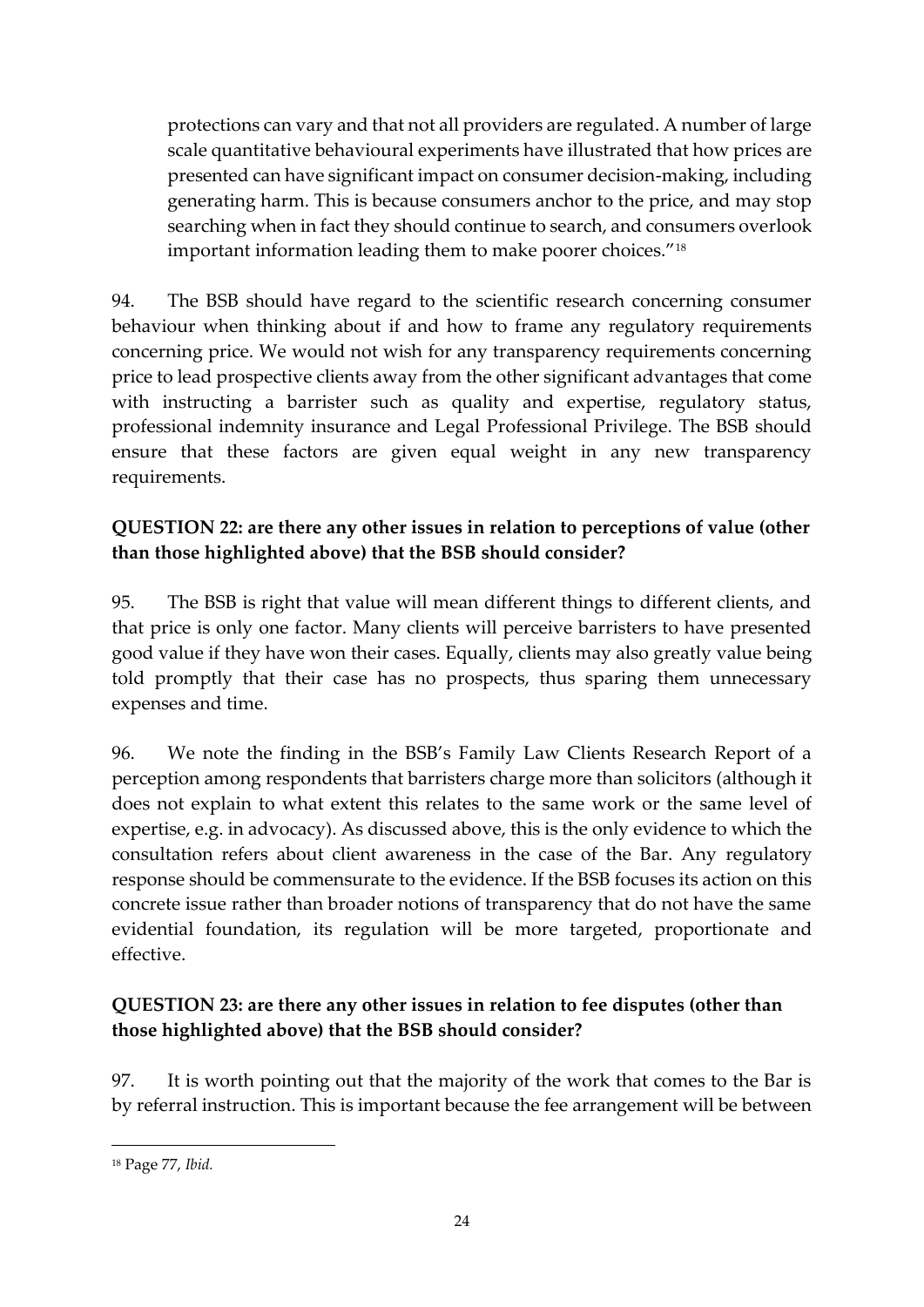the solicitor and the barrister and not between the barrister and lay client. Under the Standard Contractual Terms<sup>19</sup> the solicitor is responsible for paying the fees irrespective of whether they have the funds from the lay client. If the client has a concern about the level of the fee (the barrister's fee is only one aspect of the total fee), this is raised with the solicitor.

98. If the solicitor is unhappy with the fee the Bar Council offers a Joint Tribunal arrangement<sup>20</sup> with the Law Society which resolves disputes over the level of the fee.

# **QUESTION 24: do you have any comments on the BSB's proposed strategy for compliance with the new transparency requirements?**

99. We support the BSB's intention, stated in its action plan, to develop supporting guidance and a communications strategy to assist compliance with any requirements it adopts. Chambers are likely to need assistance on understanding what the requirements mean in practice.

100. We also agree with the BSB's intention to prioritise supervisory action over enforcement. The reality is that barristers and chambers will struggle with the proposed requirements, for reasons we have discussed above. Many failures to comply are likely to stem from a lack of understanding about how to produce or present the relevant information, and will be best addressed with the BSB clarifying exactly what the barrister or set of chambers is expected to do.

101. One issue of concern or uncertainty for us is about how risk will be evaluated in this area, for the purposes of targeted spot-checks. Focusing on "high risk" areas or vulnerable clients is likely to unfairly burden practitioners in these areas (many of whom may be working in lower-earning chambers because of the nature of the work) and neglect to secure compliance by large swaths of the Bar which do similarly individual-centric or consumer-type work (areas where, for example, price may actually matter more). Histories of regulatory non-compliance seem to be logical methods for defining targets. However, the nature of these requirements is such that many chambers may struggle with them. It may be that random spot-checks are more appropriate. Instances of non-compliance are likely to raise questions whose answers will assist others with understanding and implementing the requirements. Put another way, the goal of supervision in this area might be a form of shared learning.

**.** 

<sup>19</sup> Available here:

http://www.barcouncil.org.uk/media/278543/12\_7\_27\_approved\_contractual\_terms\_updated\_bsb\_ha ndbook.pdf

<sup>20</sup> <http://www.barcouncil.org.uk/supporting-the-bar/fees-collection/joint-tribunal-service/>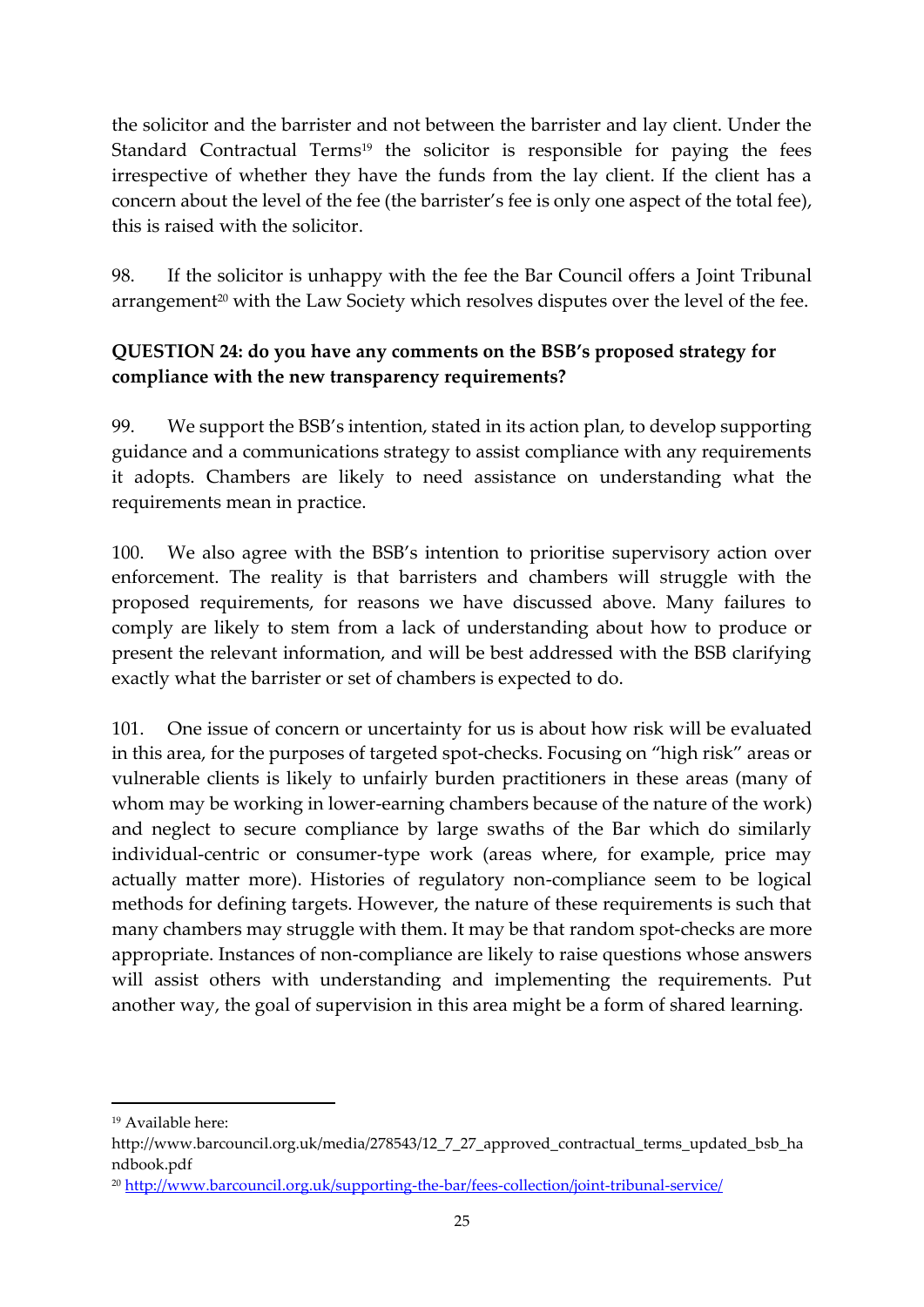102. There is also a concern relating to regulatory consistency. Given that, as the BSB recognises, one size will not fit all when it comes to disclosure requirements, the BSB will be evaluating varying approaches by different chambers. It is crucial to maintain some level of consistency in how the BSB judges different means of achieving the same goal.

**QUESTION 25: do you agree with the analysis in the EIA, and our view that although barristers who are BME, male and over 35 will be somewhat more likely to be required to comply with new transparency requirements in respect of Public Access work, this is justified given the expected benefit to Public Access clients, access to justice and competition? Please explain your answer.**

**QUESTION 26: do you consider that the requirements will have any adverse impact on the basis of other protected characteristics under the Equality Act 2010? If yes, please explain your answer.**

103. These two questions are taken together. We first provide our comments on the analysis in the EIA with respect to each protected category, giving our views on any adverse impacts not identified by the BSB. We then explain why we do not agree that any disparate impacts will be justified.

104. Taking the impact analysis for each characteristic in turn:

- Race: we have no basis to question the BSB's conclusion that BME barristers will be more likely required to comply with disclosure requirements. However, we do not accept that the only negative impact is an administrative burden. The BSB has to factor in the impact that publishing prices could have on income (for instances by barristers being forced down to the low-end of published fee ranges). If BME barristers are more likely to do public access work – and, as it has been suggested to us, some of the junior-level work we have listed above for which there may be a 'going rate' in referral work – there is a possibility that the effect of complying with transparency requirements could exacerbate pay differentials between BME and white barristers.
- Gender we have no basis to question with the BSB's finding that male barristers will be more likely to be required to comply in respect of public access as a whole. However, it has been suggested to us that female barristers are more likely than male colleagues to do the type of junior-level work we have listed above, partly as a result of flexible working arrangements. Again, the impact is not just the administrative burden but also the effect on income. The BSB must consider whether female barristers could be disproportionately impacted in that regard.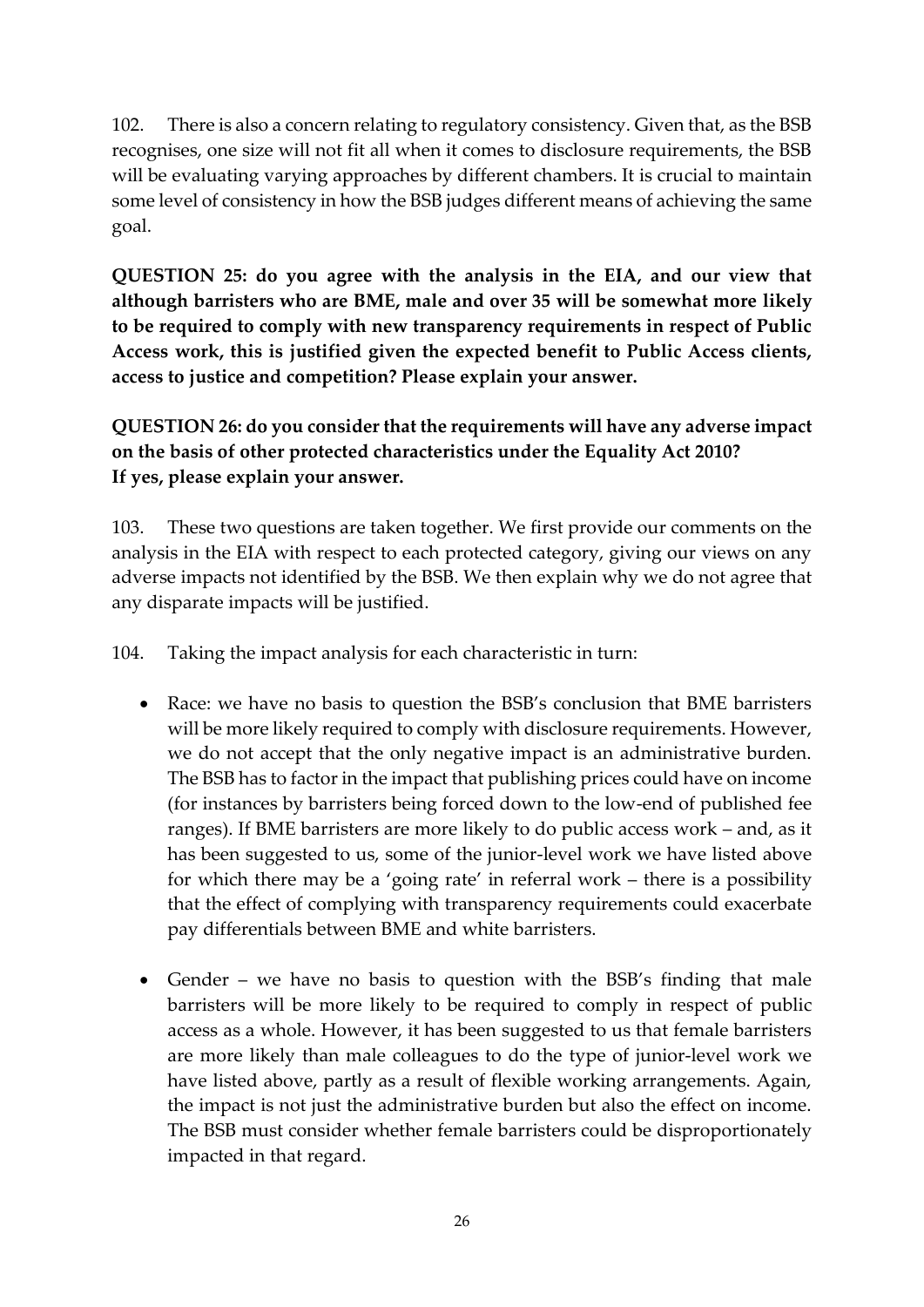- Disability as we stated in our answer to question 2, the BSB should consider whether requiring the publishing of timescales could negatively impact barristers with disabilities.
- Age the BSB is proposing to require chambers to publish hourly rates by seniority. Seniority is typically defined by number of years call, which can be a function of age (although barristers of a certain years' call may not actually have practised for all of that time, and some will have started their career at the bar later or earlier than others). The BSB should consider whether such a requirement could discriminate against younger barristers who, although less senior, would otherwise attract especially high fees.
- Pregnancy / maternity the BSB should consider the effect of price publication on barristers returning to practice *after* parental leave. Some such barristers will lower their rates when they first return. Publishing individual rates could create baseless assumptions about *why* such barristers' rates are lower, while publishing chambers-wide rates may result in such barristers being passed up for work (otherwise risking undercutting their fellow members). We have also pointed (in our response to question 2) about the potential impact that publishing timescales could have on barristers with childcare responsibilities.

105. The BSB has concluded that any disparate impacts are justified by the "expected benefit to Public Access clients, access to justice and competition in the provision of legal services". We cannot agree with this. For reasons we have discussed above, the putative benefit is speculative and has not been substantiated (for instance, by showing any evidence that current practices *specifically at the Bar* are resulting in unmet legal need, lack of consumer understanding, or uncompetitive behaviour).

### **QUESTION 27: do you have any comments on the action plan for improvement in the EIA?**

106. We broadly agree with this approach. However, we think there is room to widen the scope of the action plan for improvement. Currently, BME barristers over the age of 35 have been identified as a group that may require additional support in addition to disabled barristers. We have also raised concerns earlier in this response about the possibility of those with childcare and caring responsibilities being adversely affected by the proposals. There may be other groups who could be adversely affected and the BSB should keep this under review.

**Bar Council 9 January 2018**